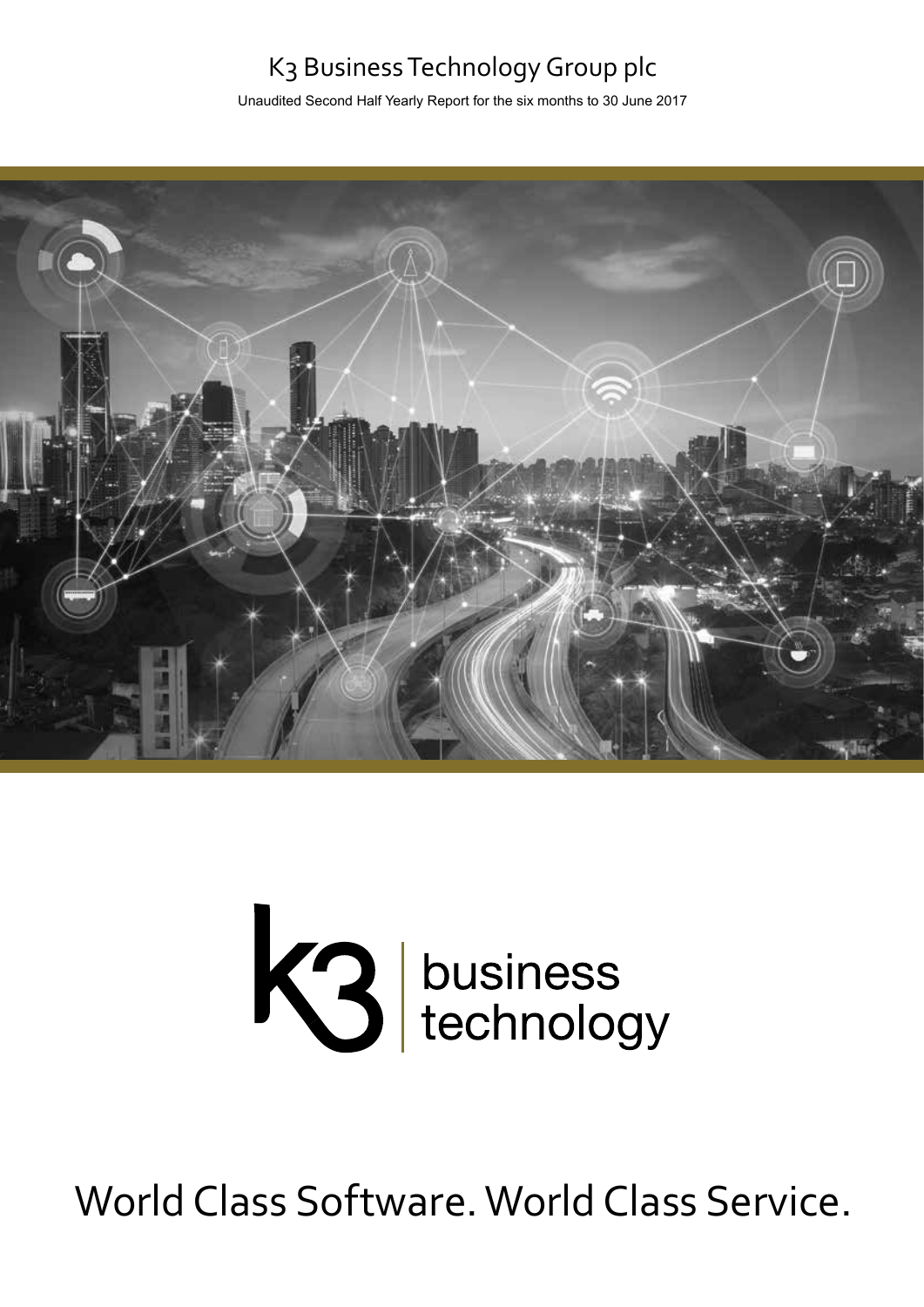# **Contents**

- 1 Financial & Operational Key Points
- 2 Joint Report of the Chairman and Chief Executive Officer
- 5 Financial Results
- 9 Financial Statements
- 14 Notes to the Unaudited Second Half Yearly Report



AIM: KBT k3btg.com

This document is printed in a supply chain which meets the strict environmental criteria of<br>Responsible Print®. The CO2 emissions associated with the entire life cycle of this document<br>including paper, print processes, con

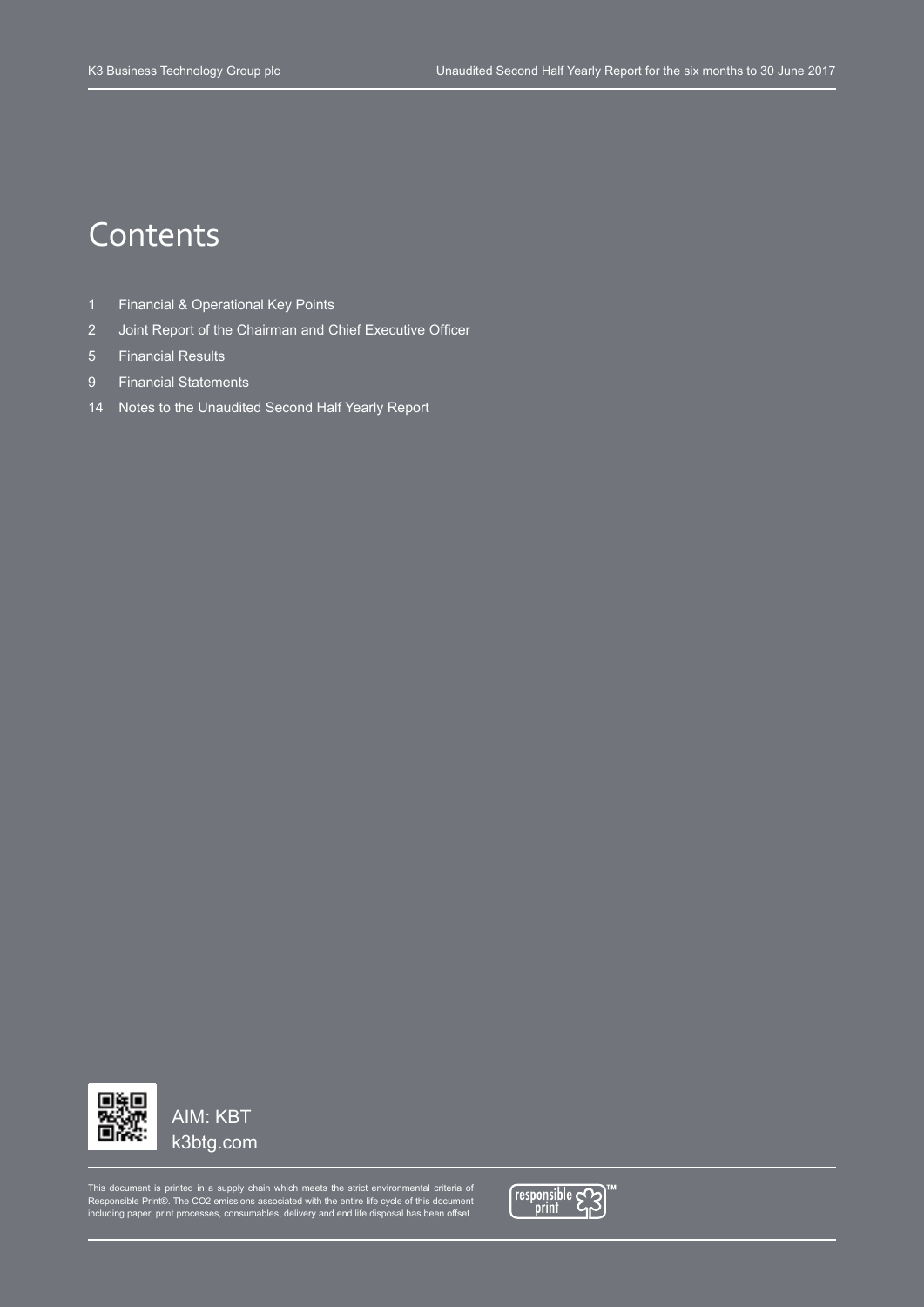# Financial Key Points

- Revenues of £84.6m for the 12 months to 30 June 2017 (2016: £89.2m)
	- $-$  recurring revenues remained high at £40.8m (2016: £41.6m) c.48.2% of total
	- $-$  K3 own IP and related revenues rose by 27% to £27.1m (2016: £21.3m)  $-$ 32.0% of total (2016: 23.8%)
- **Adjusted loss before tax**<sup>1</sup> for the 12 months to 30 June 2017 of £2.63m (2016: adjusted profit before tax\*1 of £8.80m) / Reported loss before tax of £10.56m (2016: profit before tax of £4.53m)
- Adjusted loss per share<sup> $2$ </sup> for the 12 months to 30 June 2017 of 7.4p (2016: adjusted earnings per share<sup>\*2</sup> of 23.5p). Basic loss per share of 24.5p (2016: basic earnings per share of 12.6p)
- **Pro-forma net debt<sup>\*3</sup> of £6.6m at 30 June 2017** 
	- $-$  taking into account the equity placing and warrants exercised (yielding a total of £8.4m) together), and debt-to-equity conversion (of £0.6m) completed on 5 July 2017

# Operational Key Points

- Good level of contract wins from SME-related activities across all supply chain verticals
- $\blacksquare$  NextGen, the new, in-house developed multi-platform solution, seeing first successes
	- pilot project with major European retailer, Hunkemoller, has resulted in roll-out of NextGen across its stores
	- a number of other customers are engaged in the pre-sales process for the solution
- **E** Global Accounts activities set to benefit from ongoing expansion of IKEA franchisee network
- New business pipeline has been refined and is encouraging at £70.3m
- Board views prospects positively l a l

<sup>\*1</sup> Calculated before amortisation of acquired intangibles of £2.93m (2016: £2.73m), exceptional reorganisation costs and write-downs of £5.36m (2016: £1.05m), acquisition costs of £0.05m (2016: £0.49m) and exceptional income of £0.41m (2016: nil).

<sup>\*2</sup> Calculated before amortisation of acquired intangibles (net of tax) of £2.23m (2016: £2.19m), exceptional reorganisation costs (net of tax) of £4.29m (2016: £0.84m), acquisition costs (net of tax) of £0.05m (2016: £0.49m) and exceptional income (net of tax) of £0.41m (2016: nil).

<sup>\*3</sup> Pro-forma net debt (which is gross debt net of cash and cash equivalents) at 30 June 2017 calculated after Placing and Warrants exercised of £8.4m and Debt to Equity conversion of £0.6m both on 5 July 2017.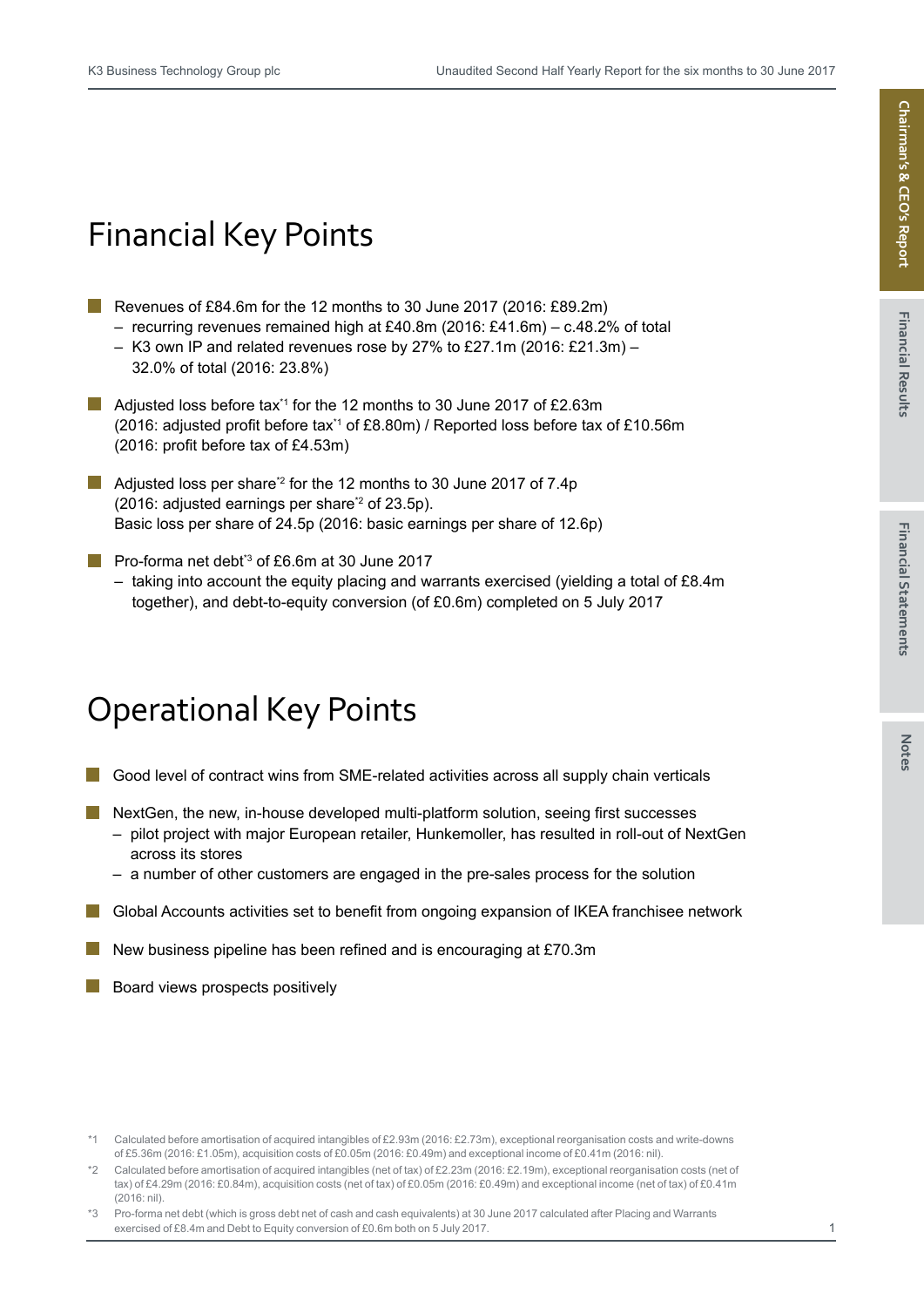# Joint Report of the Chairman and Chief Executive Officer

"Our review of K3's resources is progressing well. Our objectives are to increase focus on the development and sale of the Group's own intellectual property, and develop multiple "niche" software solutions"

#### **Introduction**

This is my first statement as Chairman since assuming the role in early July 2017, and we are pleased to report on the progress being made to reshape the Company and position it for sustainable growth and a return to profitability.

#### **Background**

As we have previously reported, K3's recent financial performance in Enterprise-related activities has been disappointing and, in mid-May, the new management team commenced a review of K3's resources, with the intention of refocusing the Group's growth strategy around the existing profitable, cash generative business units and our large SME customer base.

In early July, we completed an equity placing to support this process, and to enable us to operate with full flexibility as we make and implement strategic decisions to benefit the Company's future.

# "We have delivered cost savings of approximately £3.7m on an annualised basis"

#### **Resources Review and Refocused Operations**

Our review of K3's resources is progressing well. Our objectives are to increase focus on the development and sale of the Group's own intellectual property, and develop multiple "niche" software solutions capable of deployment in an agnostic way across a wide range of Enterprise Resource Planning ("ERP") solutions. This will improve the quality of the Group's earnings and will help to drive contracted, recurring revenues. The industry's increasing shift towards the subscription/consumption-based model, and away from 'onpremise' solutions with large, upfront licence payments, will help to increase the visibility of the Group's revenues.

We expect our review process to be completed before the end of the year, and will provide a further update in due course.

Together with our initiatives to refocus the Group's activities, we commenced a programme to simplify and more closely integrate the Group's operations. This centralisation strategy will promote better cross-selling of products and improve operational efficiencies. Over the past 12 months, we have materially reduced our cost base, delivering cost savings of approximately £3.7m on an annualised basis. This programme is ongoing and we anticipate making further cost savings as we complete the streamlining of the Group's operations.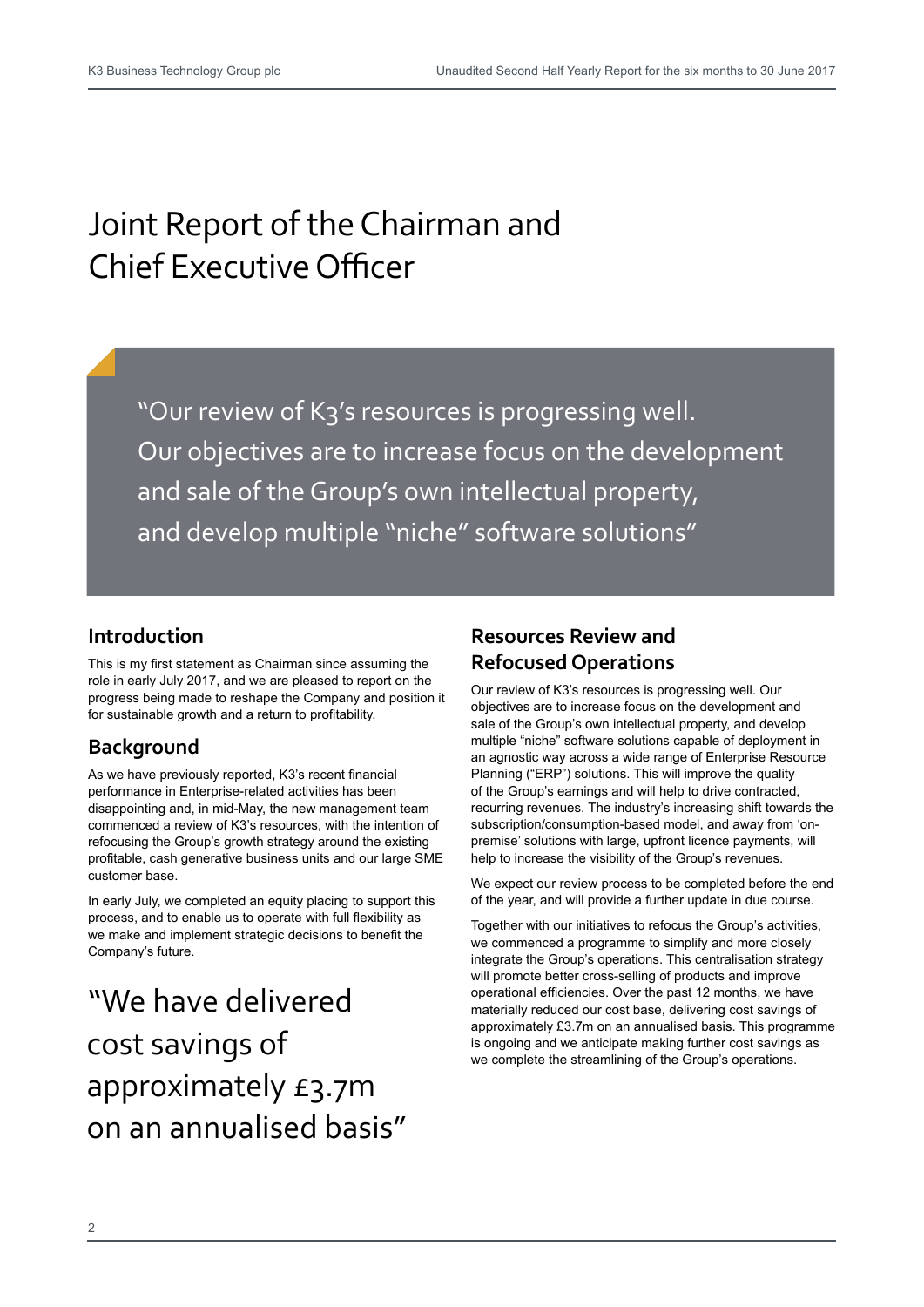



#### **Focus on Cash Generation**

We continue to focus on cash generation and are making good progress in improving working capital, primarily by reducing debtor days and accrued income.

Pro-forma net debt as at 30 June 2017 was £6.6m. This takes into account the equity placing and open offer of shares completed in early July 2017, which raised a net of £7.76m, as well as an exercise of warrants of £0.66m and debt-to-equity conversion of £0.64m. Excluding this, reported net debt at 30 June 2017 was £15.6m (30 June 2016: £8.9m; 31 December 2016: £12.51m).

#### **Performance**

As previously reported, financial results for both the six and 12 month periods were significantly impacted by a number of high value contract tenders not closing as expected. This deterioration in large contract wins in the Enterprise space was due to softening end-markets, particularly for large retailers, as well as lengthening decision-making process for large deals, driven by the shift towards cloud delivery and away from 'on-premise' solutions. As a result, there was a marked year-on-year reduction in software licence revenues, with gross margin also affected by excess resource capacity in services and implementation.

By contrast, the Group's SME-related activities performed well across all of our supply chain verticals, and we secured a continuing good level of contract wins in the six months to 30 June 2017. The SME-focused Retail business performed very strongly, with RSG, Merac and DdD all contributing to the growth.

In addition, we achieved very encouraging sales of our own IP, with new customers including Jack Wolfskin, the Royal Horticultural Society and F-Engel. Sales of Pebblestone in particular were strong. K3 Product and Product-related revenues represented approximately 32.0% of the Group's total in the 12 months to 30 June 2017 (2016: 23.8%) and 35.0% in the six months to 30 June 2017 (six months to 30 June 2016: 25.0%).

The development of NextGen, our 'next generation', multiplatform solution, has been an important step for us as we drive own IP sales. The platform will deploy a range of products, including our high value applications such as mobile Retail solutions. Importantly, it gives us the ability to easily integrate our solutions with a wide range of ERP systems. Our pilot project, for a mobile Retail solution with a large European fashion retailer, Hunkemoller, has progressed very well, and Hunkemoller is now committed to rolling out NextGen across its business over the coming months. A number of other potential customers are engaged in a pre-sales process for NextGen.



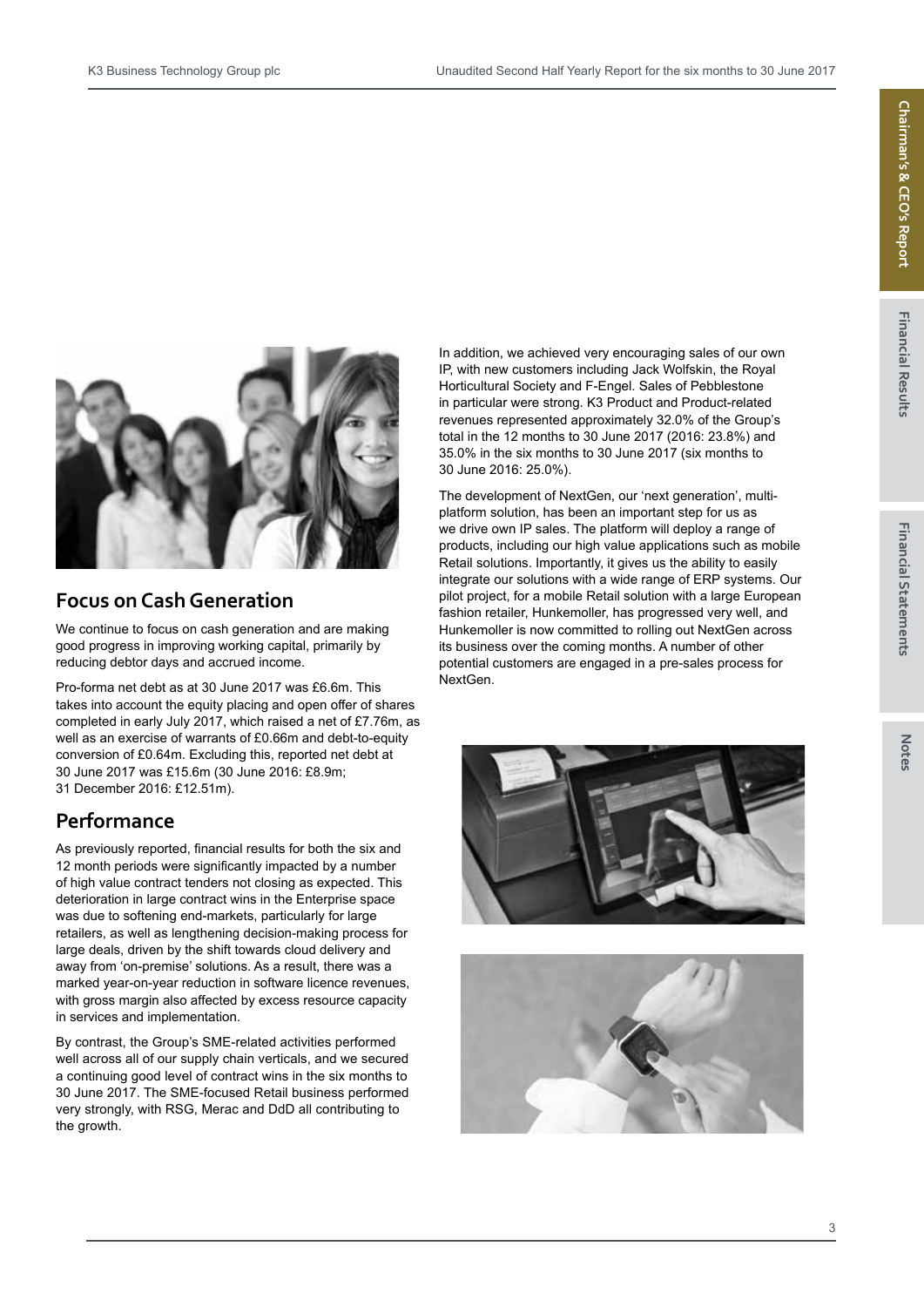

Our Global Accounts business, which includes our relationship with Inter IKEA Systems B.V. (the owner and franchisor of the IKEA concept, and the largest customer in the Group) and the Inter IKEA Concept franchisees, continued to perform well. We are supporting the ongoing expansion of the IKEA franchisee network and expect to see a substantial increase in their service delivery requirements.

The SYSPRO business also delivered good results and remains a strong contributor to the Group's cash flows. SYSPRO customer renewals continue to be high, at 98% for the 12 month period (2016: 98%). The Sage business gained traction in the higher end X3 product offering and won some notable deals. Business Solutions restructured its cost base to focus on the Microsoft Dynamics/Navision SME space and is now seeing an improvement in its profitability.

The performance of our hosting and managed services operation, Starcom, was affected by the softness in the Enterprise activities, as well as the loss of MyLocal in June 2016. Going forward, it will benefit from the Group's simplified organisational structure and tighter focus on driving crossselling across its various products.

As we have previously reported, the move towards cloudbased consumption licensing will drive a change in the rate of reported revenue growth and have a beneficial long-term impact. Income from contracts will be recognised over longer periods, rather than upfront as with the traditional model of perpetual software licences. The lifetime value of customer relationships under this new model has the potential to be significantly higher than before. The pace of uptake of consumption-based ERP has increased this year, with K3 successfully completing first sales of Microsoft Dynamics and "ax|is Fashion" on this basis. As the rate of growth of consumption-based agreements increases, the Group will start to monitor and report on new KPI's to quantify their importance.

#### **Dividend**

The Board intends to maintain a progressive dividend policy and expects to propose a dividend for the 17 month period to 30 November 2017, subject to trading.

#### **Board Changes**

A number of Board changes took place in the twelve months to 30 June 2017. David Bolton, previously Chairman, and Lars-Olof Norell, previously Non-Executive Director, both retired from the Company.

In October 2016, Adalsteinn Valdimarsson assumed the role of Chief Executive Officer, having joined K3 as a Non-Executive Director in July 2016. Robert Price, who joined K3 as Chief Financial Officer in October 2016 (in a non-board capacity), was appointed to the Board as Finance Director in July 2017.

#### **Outlook**

We believe that the changes and initiatives from the new management team over the last year have put K3 on a sustainable track for improvement in the quality of its earnings and cash flow generation.

Our investment in the NextGen 'born-in-the-cloud' platform is an important step forward. It opens up further opportunities for the Group to sell its own IP as the platform readily integrates with a wide range of ERP systems. NextGen also makes us more flexible and fleet of foot in addressing customers' changing needs, and corresponds with customers' increasing interest in consumption-based products and services. This cloud-based approach promotes closer customer relationships and supports our objective of further increasing our large recurring income streams.

We have materially reduced the cost base of the business and created a more streamlined structure that supports cross-selling opportunities. We will be continuing with our cost efficiency programme and our strategic review should be substantially completed before the end of 2017, at which point we will provide a further update.

Looking ahead, we are encouraged by our new business pipeline. We have taken the opportunity to refine our reporting of new business prospects, and while this has meant removing certain prospects from the pipeline, it makes for an overall stronger picture of the potential order book. Currently, the pipeline stands at £70.3m.

We remain confident of K3's prospects.

**Stuart Darling** Chairman

#### **Adalsteinn Valdimarsson** Chief Executive Officer

*27 September 2017*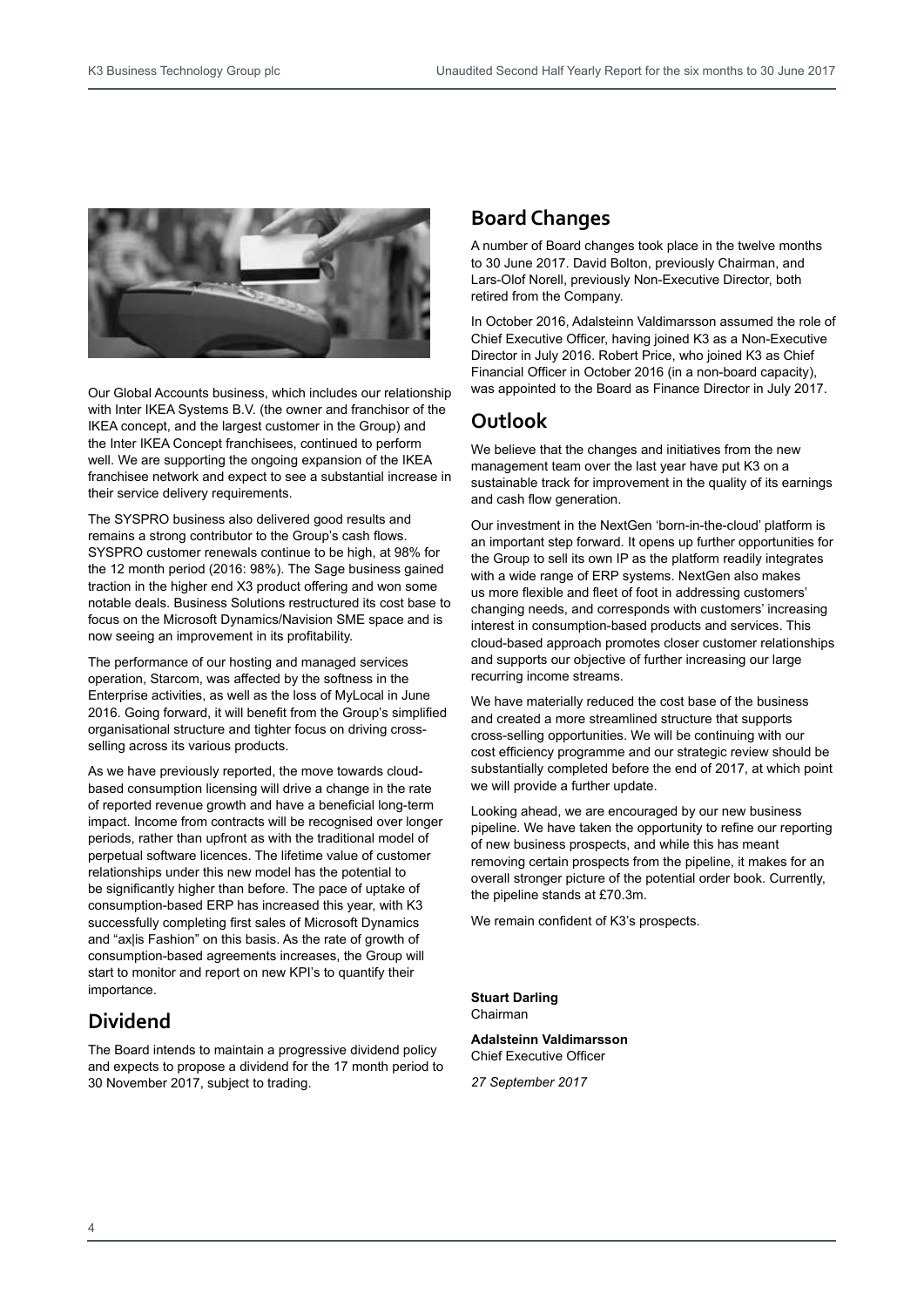# Chairman's & CEO's Report **Chairman's & CEO's Report**

# Financial Results for the 12 months to 30 June 2017

"The change in accounting reference date has been made in order to place shareholders in a better position to assess the Company's trading prospects"

#### **Change of Accounting Reference Date and Financial Year End**

Following the Board's decision to change the Company's accounting reference date and financial year end to 30 November, from 30 June, this report covers both the six month period to 30 June 2017 and the twelve month period to the same date.

The change in the accounting reference date has been made, as previously highlighted, in order to place shareholders in a better position to assess the Company's trading prospects when full year and interim results are published, given the Company's strong seasonal trading patterns, with December and June both historically key selling months.

We have also taken the decision to change the way we report on the Group's activities to better reflect the operational structure of the business. We have therefore moved away from an analysis by industry vertical to reporting the financial performance of the Group as a whole. We will continue to highlight certain key performance indicators, including revenue generated by K3's own intellectual property.



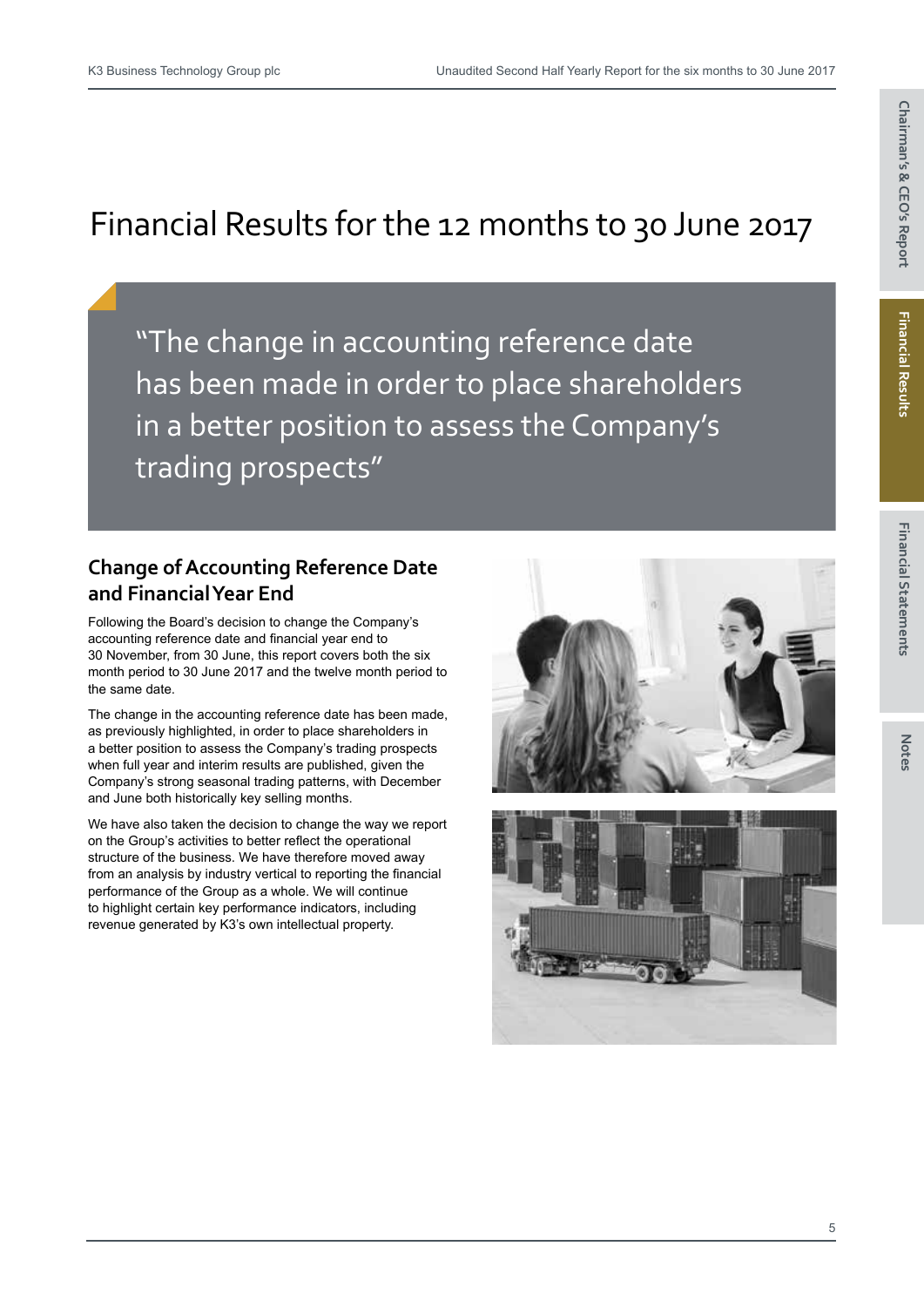#### **Overview**

|                        |       | Revenue                  |        | <b>Adjusted Profit</b> |  |
|------------------------|-------|--------------------------|--------|------------------------|--|
|                        | 2017  | 2016                     | 2017   | 2016                   |  |
|                        | £m    | £m                       | £m     | £m                     |  |
| <b>Sales Divisions</b> | 84.61 | 89.18                    | (0.56) | 10.33                  |  |
| Head office            | -     | $\overline{\phantom{m}}$ | (1.25) | (0.83)                 |  |
| Total                  | 84.61 | 89.18                    | (1.81) | 9.50                   |  |

|                        |       | Revenue |       | Gross Profit |       | Gross Margin |
|------------------------|-------|---------|-------|--------------|-------|--------------|
|                        | 2017  | 2016    | 2017  | 2016         | 2017  | 2016         |
|                        | £m    | £m      | £m    | £m           | $\%$  | $\%$         |
| Software licences      | 10.65 | 16.23   | 6.67  | 11.01        | 62.6% | 67.8%        |
| Services               | 26.08 | 25.74   | 5.55  | 8.12         | 21.3% | 31.5%        |
| Recurring <sup>*</sup> | 40.76 | 41.62   | 28.11 | 28.04        | 69.0% | 67.4%        |
| Hardware and other     | 7.12  | 5.59    | 2.29  | 1.37         | 32.2% | 24.5%        |
| Total                  | 84.61 | 89.18   | 42.62 | 48.54        | 50.4% | 54.4%        |

*\* Recurring revenues comprise software maintenance renewals, support contracts, and hosting & managed services.*

| 2017                                                         | 2016  |
|--------------------------------------------------------------|-------|
| Adjusted profit from operations <sup>*1</sup> (£m)<br>(1.81) | 9.50  |
| Recurring revenue as % of total revenues<br>48.2%            | 46.7% |
| 339<br>Customer adds (like-for-like)                         | 198   |

#### *K3 Intellectual Property*

We highlight the revenue generated by K3's own IP below. They are included in the figures above.

The percentage of K3 product-related revenues over the 12 months to 30 June 2017 has increased significantly to 32.0% (2016: 23.8%). This largely reflected the benefit of the acquisitions of DdD and Merac, in April and July 2016 respectively.

|                                                | Revenue |
|------------------------------------------------|---------|
| 2017                                           | 2016    |
| £m                                             | £m      |
| K3 Product Licence <sup>1</sup><br>8.41        | 10.76   |
| K3 Product Related"<br>18.67                   | 10.51   |
| Total K3 Product<br>27.08                      | 21.27   |
| Gross profit (£m)<br>16.26                     | 14.08   |
| Gross margin (%)<br>60.1%                      | 66.2%   |
| 32.0%<br>K3 product Revenue % of Total Revenue | 23.8%   |

I) K3 Product Licence revenue includes initial and annual software licences.

II) K3 Product Related revenue represents the additional identifiable revenues which flow directly from our K3 Product sales.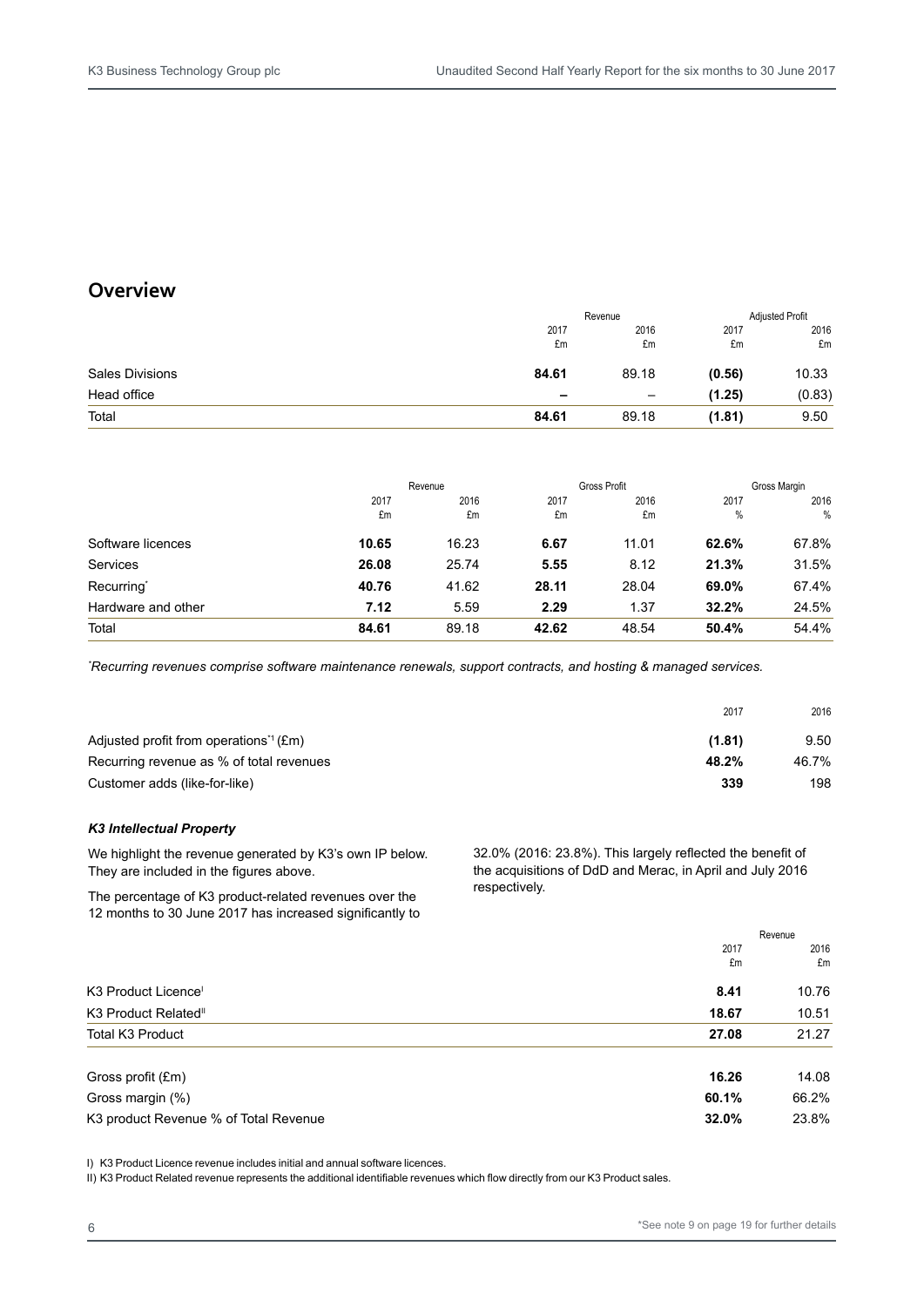12 months to June

Group revenues for the 12 months to 30 June 2017 totalled £84.6m (2016: £89.2m). The year-on-year decrease was mainly accounted for by reduced software licence sales in the Enterprise space. Software licence gross margins were also lower at 62.7% (2016: 67.8%), driven by lower "ax|is" sales in the Enterprise space.

We currently recognise revenues from all multi-year deals on a traditional licence basis, where the majority of revenues are recognised upfront. Going forward revenue will be recognised over the licence period as dictated by contracts and as deployment becomes mostly consumption. For illustrative purposes, the table below shows previously reported revenues and what those revenues would have been had the revenue been recognised on a consumption basis over the licence period rather than upfront.



| Revenue – reported (£m)<br>84.6<br>Revenue – restated excluding multi-year deals (£m)<br>85.5<br>Recurring Revenue % – reported<br>48.2%<br>49.1%<br>Recurring Revenue % – restated excluding multi-year deals | 2017 | 2016  |
|----------------------------------------------------------------------------------------------------------------------------------------------------------------------------------------------------------------|------|-------|
|                                                                                                                                                                                                                |      | 89.2  |
|                                                                                                                                                                                                                |      | 85.3  |
|                                                                                                                                                                                                                |      | 46.7% |
|                                                                                                                                                                                                                |      | 47.0% |

Reported recurring revenues remain high as a proportion of the Group's total, comprising almost half of all income. Gross margins on recurring revenues increased to 69.0% (67.4%), reflecting the growth in income generated by K3 Product sales, including DdD and Merac.

Services revenues increased, helped by greater activity within Global Accounts. However, the gross margin percentage contracted significantly. This was due to margin pressures in the six months to December 2016, when we experienced an increase in the number of contractors needed to deliver the high level of contract wins from June 2016, followed by excess contractor capacity in the six months to June 2017 as a result of reduced deal flow, especially in the Enterprise space.

Revenues, gross profit and gross margin generated by Hardware and other activity all showed positive gains. This largely reflected buoyant sales of DdD's own point-of-sale hardware, sold alongside cloud-based software.

Adjusted loss from operations\*1 for the 12 months to 30 June 2017 was £1.8m (2016: adjusted profit from operations\*1 of £9.5m), with the adjusted loss from operations $2$  in the six months to 30 June 2017 being £2.2m (2016: adjusted profit from operations<sup>\*2</sup> of £4.4m).

We incurred £5.4m (2016: £1.0m) of exceptional costs over the year. These related to our re-organisation programme and included a £2.0m non-cash write-off of capitalised development costs.

The amortisation charge for acquired intangibles was £2.93m (2016: £2.73m). Finance expenses were £0.82m (2016: £0.70m).

Adjusted loss before tax<sup>3</sup> for the 12 months to 30 June 2017 was £2.63m (2016: adjusted profit before tax<sup>3</sup> £8.80m) and reported loss before tax was £10.56m (2016: profit before tax £4.53m).

Adjusted loss per share\*4 was 7.4p (2016: adjusted earnings per share\*4 23.5p). Basic loss per share was 24.5p (2016: earnings per share 12.6p). There was a net tax credit for the year of £1.77m (2016: net tax expense £0.43m), after the benefit of a £1.46m deferred tax credit (2016: £0.42m).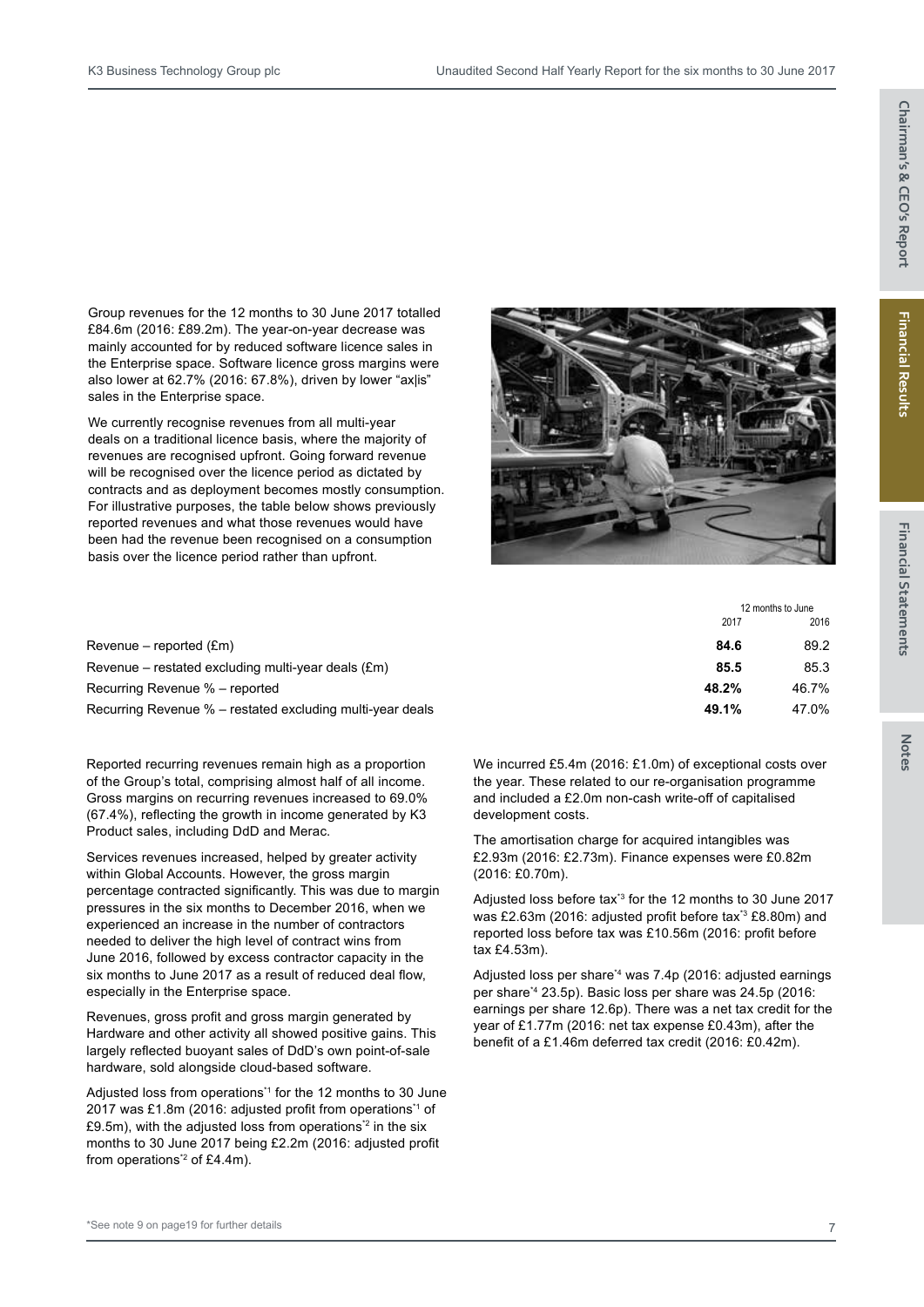![](_page_9_Picture_2.jpeg)

#### *Cash flow and banking*

Net debt at 30 June 2017 was £15.6m (30 June 2016: £8.9m; 31 December 2016: £12.51m) and, taking into account the equity placing, warrants exercised and debt-to-equity conversion completed on 5 July 2017, *pro forma* net debt on that date is calculated at £6.6m.

Cashflow from operating activities was £0.9m for the 12 months (2016: £4.0m), following exceptional restructuring costs of £3.4m (2016: £1.0m). There was a material inflow of £2.2m (2016: £5.8m outflow) into working capital, a reflection of a tighter approach to working capital management that we intend to build on in the future.

Depreciation was similar to the prior 12 months at £1.0m (2016: £1.0m) and amortisation increased to £8.2m (2016: £5.1m), following a £2.0m exceptional write-off of previously capitalised development costs.

Software development costs in the 12 months to 30 June 2017 increased marginally to £4.9m (2016: £4.6m) and capital expenditure reduced to £0.8m (2016: £0.9m). Over the 12 month period, we made one acquisition, purchasing Merac in July 2016, and received a refund of deferred consideration of £0.4m for DdD, which had been paid into escrow in April 2016, in the 6 months to 30 June 2017.

#### *Central Costs*

Head office costs include directors' costs, human resources, accounting and legal personnel, and costs associated with the Plc. Costs are stated net of recovery of elements recharged to the operating units. Costs for the year\*5 increased to £1.25m (2016: £0.83m), which primarily reflected the centralisation of functions.

![](_page_9_Picture_10.jpeg)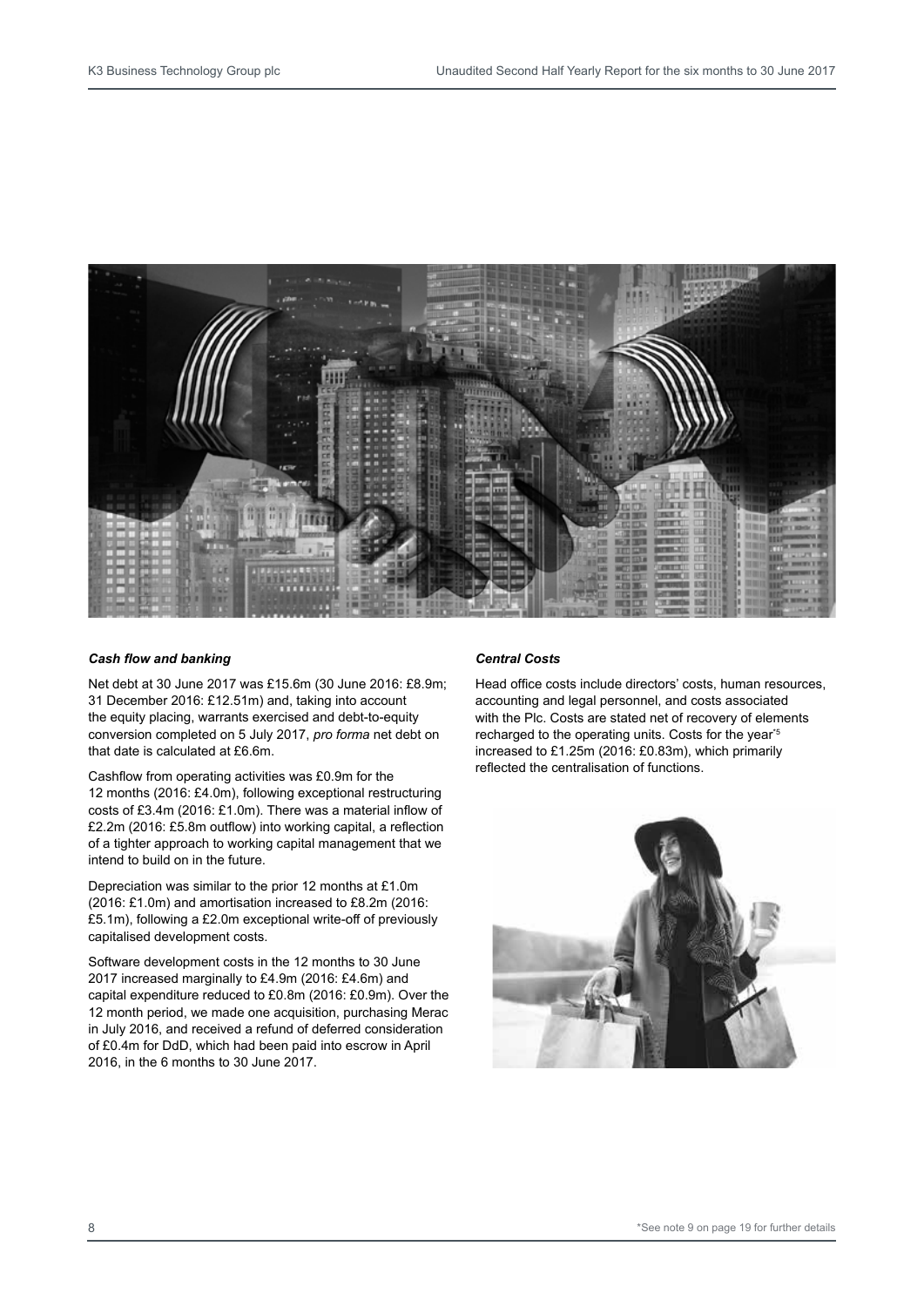# **Consolidated Income Statement**

**for the six and twelve months ended 30 June 2017**

|   | Unaudited | Unaudited                                                  | Unaudited                                                | Audited                                     |
|---|-----------|------------------------------------------------------------|----------------------------------------------------------|---------------------------------------------|
|   |           |                                                            |                                                          | Year to<br>30 June 2016                     |
|   |           |                                                            |                                                          | £'000                                       |
|   |           |                                                            |                                                          |                                             |
|   | 41,634    | 46,884                                                     | 84,608                                                   | 89,175                                      |
|   |           |                                                            |                                                          |                                             |
|   | (2, 257)  | 4,394                                                      | (1, 811)                                                 | 9,501                                       |
|   | (1,440)   | (1, 139)                                                   | (2,926)                                                  | (2,734)                                     |
|   | (9)       | (492)                                                      | (51)                                                     | (492)                                       |
| 2 | (2,620)   | (199)                                                      | (5,363)                                                  | (1,046)                                     |
| 2 | 406       |                                                            | 406                                                      |                                             |
|   |           |                                                            |                                                          |                                             |
|   |           |                                                            |                                                          | 5,229                                       |
|   |           |                                                            | (817)                                                    | (701)                                       |
|   | (6,320)   | 2,250                                                      | (10, 562)                                                | 4,528                                       |
| 3 | 954       | (19)                                                       | 1,767                                                    | (425)                                       |
|   | (5, 366)  | 2,231                                                      | (8,795)                                                  | 4,103                                       |
|   | Notes     | Six months to<br>30 June 2017<br>£'000<br>(5,920)<br>(400) | Six months to<br>30 June 2016<br>£'000<br>2,564<br>(314) | Year to<br>30 June 2017<br>£'000<br>(9,745) |

All of the (loss)/profit for the period is attributable to equity holders of the parent.

| (Loss)/Earnings Per Share |            |                  |            |                   |
|---------------------------|------------|------------------|------------|-------------------|
| Basic                     | $(14.9)$ p | 6.7 <sub>p</sub> | (24.5)p    | 12.6p             |
| <b>Diluted</b>            | $(14.8)$ p | 6.6 <sub>D</sub> | $(24.2)$ p | 12.3 <sub>D</sub> |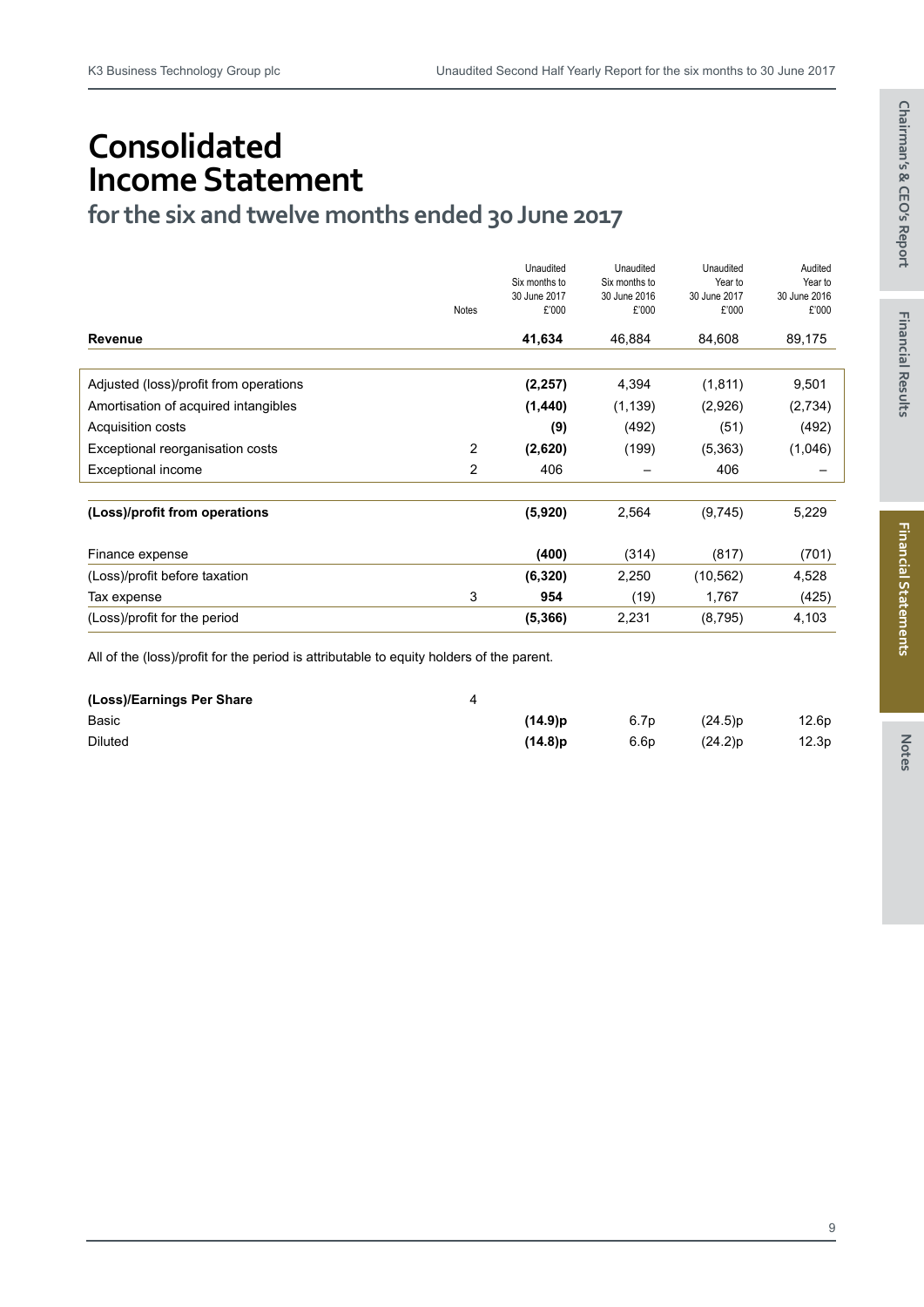# **Consolidated Statement of Comprehensive Income**

**for the six and twelve months ended 30 June 2017**

|                                                           | Unaudited       | Unaudited     | Unaudited    | Audited      |
|-----------------------------------------------------------|-----------------|---------------|--------------|--------------|
|                                                           | Six months      | Six months to | Year to      | Year to      |
|                                                           | to 30 June 2017 | 30 June 2016  | 30 June 2017 | 30 June 2016 |
|                                                           | £'000           | £'000         | £'000        | £'000        |
| (Loss)/profit for the period                              | (5, 366)        | 2.231         | (8,795)      | 4,103        |
| Other comprehensive income                                |                 |               |              |              |
| Exchange differences on translation of foreign operations | 543             | 2.370         | 1.018        | 3,073        |
| Other comprehensive income, net of tax                    | 543             | 2.370         | 1.018        | 3.073        |
| Total comprehensive (expense)/income for the period       | (4,823)         | 4,601         | (7, 777)     | 7.176        |

All of the total comprehensive (expense)/income for the period is attributable to equity holders of the parent. All of the other comprehensive (expense)/income will be reclassified subsequently to profit or loss when specific conditions are met. None of the items within other comprehensive (expense)/income had a tax impact.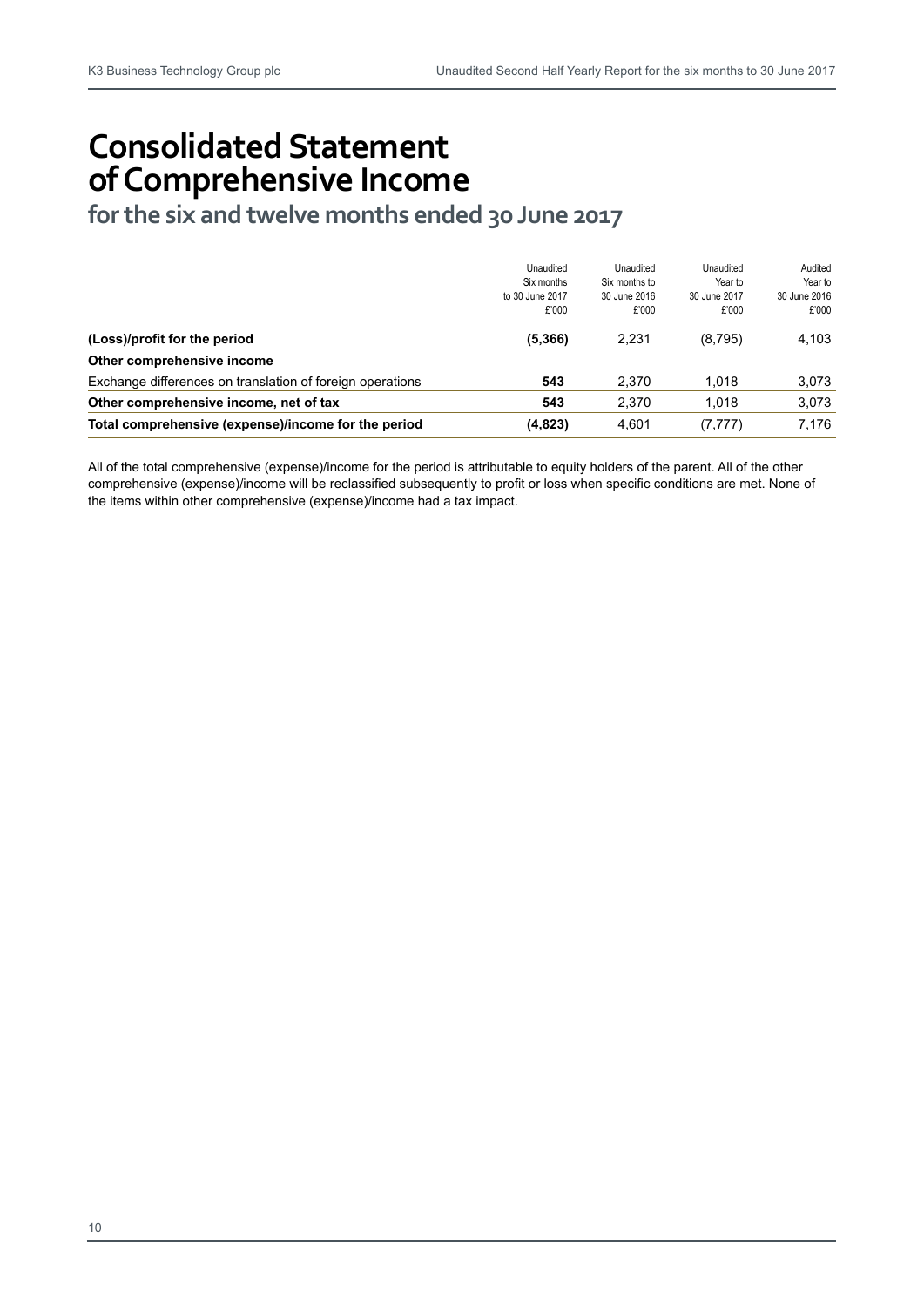# **Consolidated Statement of Financial Position**

**as at 30 June 2017**

| 30 June 2017<br>30 June 2016<br>£'000<br><b>Notes</b><br>£'000<br><b>ASSETS</b><br><b>Non-current assets</b><br>2,328<br>2,389<br>Property, plant and equipment<br>51,018<br>48,793<br>Goodwill<br>24,302<br>26,369<br>Other intangible assets<br>Deferred tax assets<br>1,388<br>423<br>98<br>Available-for-sale investments<br>98<br>79,134<br>78,072<br><b>Total non-current assets</b><br><b>Current assets</b><br>Trade and other receivables<br>34,433<br>40,923<br>Cash and cash equivalents<br>2,821<br>2,772<br>37,254<br><b>Total current assets</b><br>43,695<br>116,388<br>121,767<br><b>Total assets</b><br><b>LIABILITIES</b><br><b>Non-current liabilities</b><br>5<br>17,761<br>8,272<br>Long-term borrowings<br>3,267<br>Deferred tax liabilities<br>3,753<br><b>Total non-current liabilities</b><br>21,028<br>12,025<br><b>Current liabilities</b><br>6<br>Trade and other payables<br>29,615<br>32,824<br><b>Current tax liabilities</b><br>132<br>5<br>697<br>Short-term borrowings<br>3,376<br><b>Total current liabilities</b><br>30,312<br>36,332<br><b>Total liabilities</b><br>51,340<br>48,357<br><b>EQUITY</b><br>9,000<br>9,000<br>Share capital<br>21,586<br>21,586<br>Share premium account<br>Other reserves<br>10,448<br>10,448<br>2,094<br>1,076<br><b>Translation reserve</b><br>21,920<br>31,300<br>Retained earnings<br>Total equity attributable to equity holders of the parent<br>65,048<br>73,410<br><b>Total equity and liabilities</b><br>116,388<br>121,767 |  | Unaudited<br>As at | Audited<br>As at |
|---------------------------------------------------------------------------------------------------------------------------------------------------------------------------------------------------------------------------------------------------------------------------------------------------------------------------------------------------------------------------------------------------------------------------------------------------------------------------------------------------------------------------------------------------------------------------------------------------------------------------------------------------------------------------------------------------------------------------------------------------------------------------------------------------------------------------------------------------------------------------------------------------------------------------------------------------------------------------------------------------------------------------------------------------------------------------------------------------------------------------------------------------------------------------------------------------------------------------------------------------------------------------------------------------------------------------------------------------------------------------------------------------------------------------------------------------------------------------------------------------------|--|--------------------|------------------|
|                                                                                                                                                                                                                                                                                                                                                                                                                                                                                                                                                                                                                                                                                                                                                                                                                                                                                                                                                                                                                                                                                                                                                                                                                                                                                                                                                                                                                                                                                                         |  |                    |                  |
|                                                                                                                                                                                                                                                                                                                                                                                                                                                                                                                                                                                                                                                                                                                                                                                                                                                                                                                                                                                                                                                                                                                                                                                                                                                                                                                                                                                                                                                                                                         |  |                    |                  |
|                                                                                                                                                                                                                                                                                                                                                                                                                                                                                                                                                                                                                                                                                                                                                                                                                                                                                                                                                                                                                                                                                                                                                                                                                                                                                                                                                                                                                                                                                                         |  |                    |                  |
|                                                                                                                                                                                                                                                                                                                                                                                                                                                                                                                                                                                                                                                                                                                                                                                                                                                                                                                                                                                                                                                                                                                                                                                                                                                                                                                                                                                                                                                                                                         |  |                    |                  |
|                                                                                                                                                                                                                                                                                                                                                                                                                                                                                                                                                                                                                                                                                                                                                                                                                                                                                                                                                                                                                                                                                                                                                                                                                                                                                                                                                                                                                                                                                                         |  |                    |                  |
|                                                                                                                                                                                                                                                                                                                                                                                                                                                                                                                                                                                                                                                                                                                                                                                                                                                                                                                                                                                                                                                                                                                                                                                                                                                                                                                                                                                                                                                                                                         |  |                    |                  |
|                                                                                                                                                                                                                                                                                                                                                                                                                                                                                                                                                                                                                                                                                                                                                                                                                                                                                                                                                                                                                                                                                                                                                                                                                                                                                                                                                                                                                                                                                                         |  |                    |                  |
|                                                                                                                                                                                                                                                                                                                                                                                                                                                                                                                                                                                                                                                                                                                                                                                                                                                                                                                                                                                                                                                                                                                                                                                                                                                                                                                                                                                                                                                                                                         |  |                    |                  |
|                                                                                                                                                                                                                                                                                                                                                                                                                                                                                                                                                                                                                                                                                                                                                                                                                                                                                                                                                                                                                                                                                                                                                                                                                                                                                                                                                                                                                                                                                                         |  |                    |                  |
|                                                                                                                                                                                                                                                                                                                                                                                                                                                                                                                                                                                                                                                                                                                                                                                                                                                                                                                                                                                                                                                                                                                                                                                                                                                                                                                                                                                                                                                                                                         |  |                    |                  |
|                                                                                                                                                                                                                                                                                                                                                                                                                                                                                                                                                                                                                                                                                                                                                                                                                                                                                                                                                                                                                                                                                                                                                                                                                                                                                                                                                                                                                                                                                                         |  |                    |                  |
|                                                                                                                                                                                                                                                                                                                                                                                                                                                                                                                                                                                                                                                                                                                                                                                                                                                                                                                                                                                                                                                                                                                                                                                                                                                                                                                                                                                                                                                                                                         |  |                    |                  |
|                                                                                                                                                                                                                                                                                                                                                                                                                                                                                                                                                                                                                                                                                                                                                                                                                                                                                                                                                                                                                                                                                                                                                                                                                                                                                                                                                                                                                                                                                                         |  |                    |                  |
|                                                                                                                                                                                                                                                                                                                                                                                                                                                                                                                                                                                                                                                                                                                                                                                                                                                                                                                                                                                                                                                                                                                                                                                                                                                                                                                                                                                                                                                                                                         |  |                    |                  |
|                                                                                                                                                                                                                                                                                                                                                                                                                                                                                                                                                                                                                                                                                                                                                                                                                                                                                                                                                                                                                                                                                                                                                                                                                                                                                                                                                                                                                                                                                                         |  |                    |                  |
|                                                                                                                                                                                                                                                                                                                                                                                                                                                                                                                                                                                                                                                                                                                                                                                                                                                                                                                                                                                                                                                                                                                                                                                                                                                                                                                                                                                                                                                                                                         |  |                    |                  |
|                                                                                                                                                                                                                                                                                                                                                                                                                                                                                                                                                                                                                                                                                                                                                                                                                                                                                                                                                                                                                                                                                                                                                                                                                                                                                                                                                                                                                                                                                                         |  |                    |                  |
|                                                                                                                                                                                                                                                                                                                                                                                                                                                                                                                                                                                                                                                                                                                                                                                                                                                                                                                                                                                                                                                                                                                                                                                                                                                                                                                                                                                                                                                                                                         |  |                    |                  |
|                                                                                                                                                                                                                                                                                                                                                                                                                                                                                                                                                                                                                                                                                                                                                                                                                                                                                                                                                                                                                                                                                                                                                                                                                                                                                                                                                                                                                                                                                                         |  |                    |                  |
|                                                                                                                                                                                                                                                                                                                                                                                                                                                                                                                                                                                                                                                                                                                                                                                                                                                                                                                                                                                                                                                                                                                                                                                                                                                                                                                                                                                                                                                                                                         |  |                    |                  |
|                                                                                                                                                                                                                                                                                                                                                                                                                                                                                                                                                                                                                                                                                                                                                                                                                                                                                                                                                                                                                                                                                                                                                                                                                                                                                                                                                                                                                                                                                                         |  |                    |                  |
|                                                                                                                                                                                                                                                                                                                                                                                                                                                                                                                                                                                                                                                                                                                                                                                                                                                                                                                                                                                                                                                                                                                                                                                                                                                                                                                                                                                                                                                                                                         |  |                    |                  |
|                                                                                                                                                                                                                                                                                                                                                                                                                                                                                                                                                                                                                                                                                                                                                                                                                                                                                                                                                                                                                                                                                                                                                                                                                                                                                                                                                                                                                                                                                                         |  |                    |                  |
|                                                                                                                                                                                                                                                                                                                                                                                                                                                                                                                                                                                                                                                                                                                                                                                                                                                                                                                                                                                                                                                                                                                                                                                                                                                                                                                                                                                                                                                                                                         |  |                    |                  |
|                                                                                                                                                                                                                                                                                                                                                                                                                                                                                                                                                                                                                                                                                                                                                                                                                                                                                                                                                                                                                                                                                                                                                                                                                                                                                                                                                                                                                                                                                                         |  |                    |                  |
|                                                                                                                                                                                                                                                                                                                                                                                                                                                                                                                                                                                                                                                                                                                                                                                                                                                                                                                                                                                                                                                                                                                                                                                                                                                                                                                                                                                                                                                                                                         |  |                    |                  |
|                                                                                                                                                                                                                                                                                                                                                                                                                                                                                                                                                                                                                                                                                                                                                                                                                                                                                                                                                                                                                                                                                                                                                                                                                                                                                                                                                                                                                                                                                                         |  |                    |                  |
|                                                                                                                                                                                                                                                                                                                                                                                                                                                                                                                                                                                                                                                                                                                                                                                                                                                                                                                                                                                                                                                                                                                                                                                                                                                                                                                                                                                                                                                                                                         |  |                    |                  |
|                                                                                                                                                                                                                                                                                                                                                                                                                                                                                                                                                                                                                                                                                                                                                                                                                                                                                                                                                                                                                                                                                                                                                                                                                                                                                                                                                                                                                                                                                                         |  |                    |                  |
|                                                                                                                                                                                                                                                                                                                                                                                                                                                                                                                                                                                                                                                                                                                                                                                                                                                                                                                                                                                                                                                                                                                                                                                                                                                                                                                                                                                                                                                                                                         |  |                    |                  |
|                                                                                                                                                                                                                                                                                                                                                                                                                                                                                                                                                                                                                                                                                                                                                                                                                                                                                                                                                                                                                                                                                                                                                                                                                                                                                                                                                                                                                                                                                                         |  |                    |                  |
|                                                                                                                                                                                                                                                                                                                                                                                                                                                                                                                                                                                                                                                                                                                                                                                                                                                                                                                                                                                                                                                                                                                                                                                                                                                                                                                                                                                                                                                                                                         |  |                    |                  |
|                                                                                                                                                                                                                                                                                                                                                                                                                                                                                                                                                                                                                                                                                                                                                                                                                                                                                                                                                                                                                                                                                                                                                                                                                                                                                                                                                                                                                                                                                                         |  |                    |                  |
|                                                                                                                                                                                                                                                                                                                                                                                                                                                                                                                                                                                                                                                                                                                                                                                                                                                                                                                                                                                                                                                                                                                                                                                                                                                                                                                                                                                                                                                                                                         |  |                    |                  |
|                                                                                                                                                                                                                                                                                                                                                                                                                                                                                                                                                                                                                                                                                                                                                                                                                                                                                                                                                                                                                                                                                                                                                                                                                                                                                                                                                                                                                                                                                                         |  |                    |                  |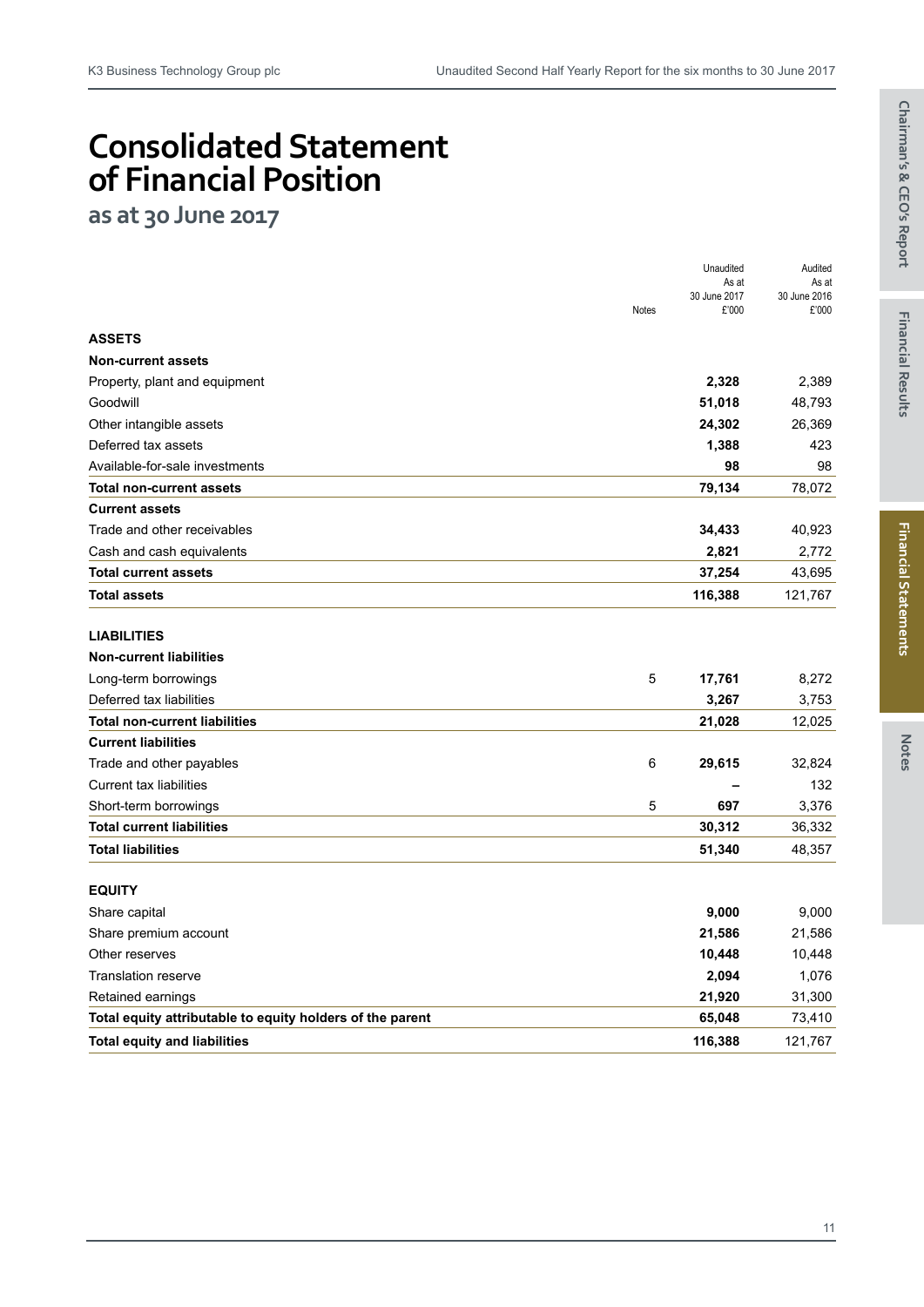# **Consolidated Statement of Cash Flows**

**for the six and twelve months ended 30 June 2017**

|                                                               | <b>Notes</b>   | Unaudited<br>Six months to<br>30 June 2017<br>£'000 | Unaudited<br>Six months to<br>30 June 2016<br>£'000 | Unaudited<br>Year to<br>30 June 2017<br>£'000 | Audited<br>Year to<br>30 June 2016<br>£'000 |
|---------------------------------------------------------------|----------------|-----------------------------------------------------|-----------------------------------------------------|-----------------------------------------------|---------------------------------------------|
| Cash flows from operating activities                          |                |                                                     |                                                     |                                               |                                             |
| (Loss)/profit for the period                                  |                | (5, 366)                                            | 2,231                                               | (8,795)                                       | 4,103                                       |
| Adjustments for:                                              |                |                                                     |                                                     |                                               |                                             |
| Share based payments charge                                   |                | 24                                                  | 24                                                  | 47                                            | 28                                          |
| Depreciation of property, plant and equipment                 |                | 482                                                 | 478                                                 | 1,001                                         | 971                                         |
| Amortisation of intangible assets and development expenditure |                | 5,240                                               | 2,314                                               | 8,188                                         | 5,077                                       |
| Loss on sale of property, plant and equipment                 |                |                                                     | 4                                                   |                                               | 4                                           |
| Finance income                                                |                |                                                     | 14                                                  | (2)                                           | (4)                                         |
| Finance expense                                               |                | 400                                                 | 300                                                 | 819                                           | 705                                         |
| Tax expense                                                   |                | (954)                                               | 19                                                  | (1,767)                                       | 425                                         |
| Decrease (increase) in trade and other receivables            |                | 3,379                                               | (5, 446)                                            | 6,086                                         | (5, 977)                                    |
| (Decrease) increase in trade and other payables               |                | (2,688)                                             | 591                                                 | (3,851)                                       | 170                                         |
| Cash generated from operations                                | $\overline{7}$ | 517                                                 | 529                                                 | 1,726                                         | 5,502                                       |
| Finance expense paid                                          |                | (243)                                               | (397)                                               | (944)                                         | (789)                                       |
| Income taxes received/(paid)                                  |                | 6                                                   | (476)                                               | 102                                           | (688)                                       |
| Net cash generated from/(utilised in) operating activities    |                | 280                                                 | (344)                                               | 884                                           | 4,025                                       |
| Cash flows from investing activities                          |                |                                                     |                                                     |                                               |                                             |
| Acquisition of subsidiaries, net of cash acquired             | $\overline{7}$ | 232                                                 | (7, 376)                                            | (975)                                         | (7, 401)                                    |
| Development expenditure capitalised                           |                | (2, 178)                                            | (2, 473)                                            | (4, 859)                                      | (4,642)                                     |
| Purchase of property, plant and equipment                     |                | (495)                                               | (358)                                               | (781)                                         | (931)                                       |
| Proceeds from sale of property, plant and equipment           |                |                                                     | 15                                                  |                                               | 15                                          |
| Finance income received                                       |                |                                                     | 6                                                   | 2                                             | 6                                           |
| Net cash absorbed by investing activities                     |                | (2, 441)                                            | (10, 186)                                           | (6.613)                                       | (12, 953)                                   |
| Cash flows from financing activities                          |                |                                                     |                                                     |                                               |                                             |
| Net proceeds from issue of share capital                      |                |                                                     | 13,097                                              |                                               | 13,175                                      |
| Proceeds from long-term borrowings                            |                | 1,182                                               |                                                     | 17,315                                        |                                             |
| Payment of long-term borrowings                               |                |                                                     | (1,464)                                             | (10, 885)                                     | (2,928)                                     |
| Payment of finance lease liabilities                          |                | (26)                                                | (8)                                                 | (51)                                          | (12)                                        |
| Dividends paid                                                |                | (630)                                               | (477)                                               | (630)                                         | (477)                                       |
| Net cash generated from financing activities                  |                | 526                                                 | 11,148                                              | 5,749                                         | 9,758                                       |
| Net change in cash and cash equivalents                       |                | (1,635)                                             | 618                                                 | 20                                            | 830                                         |
| Cash and cash equivalents at start of period                  |                | 4,462                                               | 2,118                                               | 2,772                                         | 1,895                                       |
| Exchange gains on cash and cash equivalents                   |                | (6)                                                 | 36                                                  | 29                                            | 47                                          |
| Cash and cash equivalents at end of period                    |                | 2,821                                               | 2.772                                               | 2.821                                         | 2.772                                       |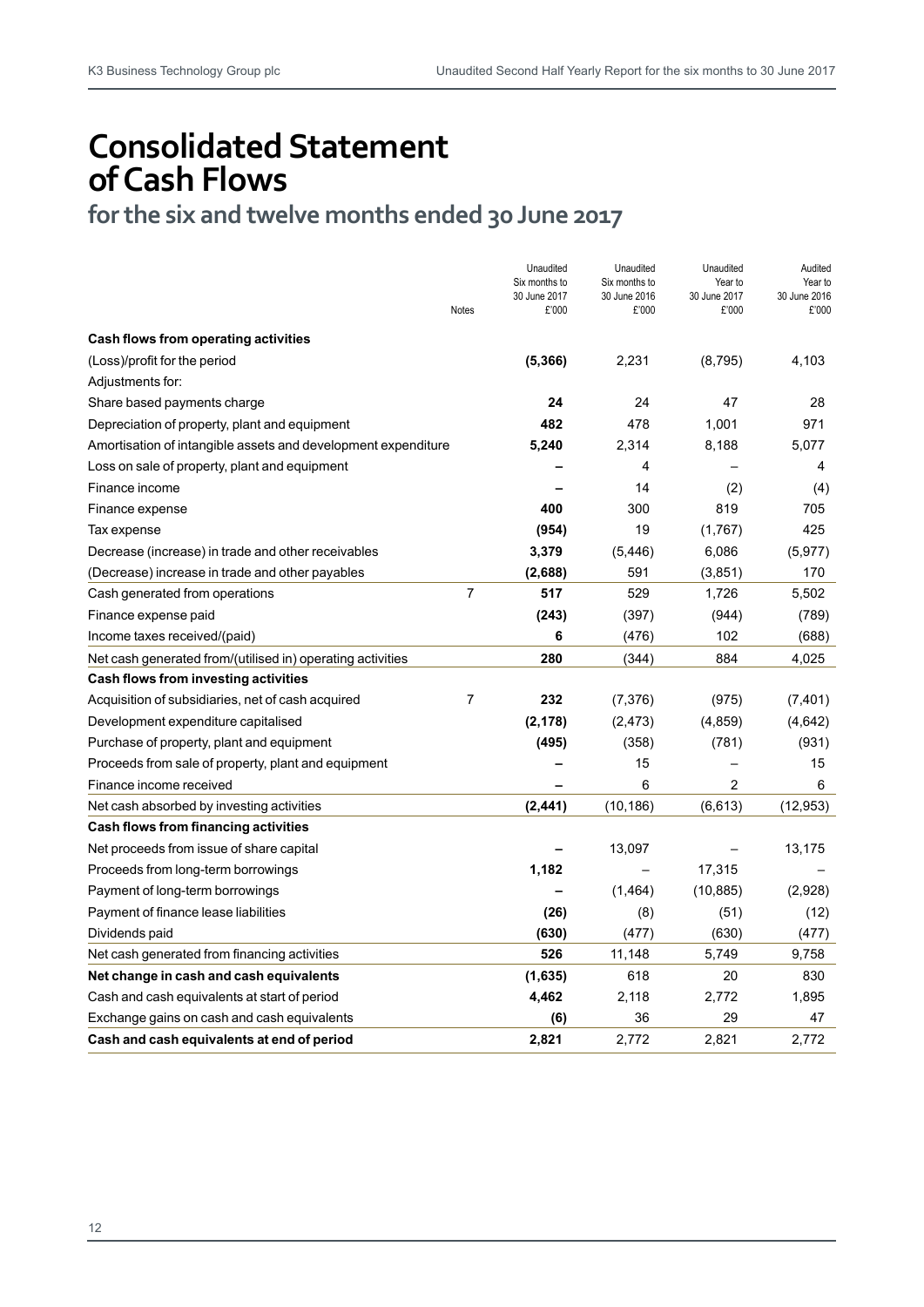# **Consolidated Statement of Changes in Equity**

**for the six months ended 30 June 2017**

|                                                                   | Share            | Share   | Other            | Translation      | Retained          | Total    |
|-------------------------------------------------------------------|------------------|---------|------------------|------------------|-------------------|----------|
|                                                                   | capital<br>£'000 | premium | reserve<br>£'000 | reserve<br>£'000 | earnings<br>£'000 | equity   |
|                                                                   |                  | £'000   |                  |                  |                   | £'000    |
| At 1 January 2016                                                 | 7,965            | 9,524   | 10,448           | (1,294)          | 29,522            | 56,165   |
| <b>Changes in equity for</b><br>six months ended 30 June 2016     |                  |         |                  |                  |                   |          |
| Profit for the period                                             |                  |         |                  |                  | 2,231             | 2,231    |
| Other comprehensive income for the period                         |                  |         |                  | 2,370            |                   | 2,370    |
| Total comprehensive income                                        |                  |         |                  | 2,370            | 2,231             | 4,601    |
| Share-based payment credit                                        |                  |         |                  |                  | 24                | 24       |
| Options exercised                                                 | 12               | 45      |                  |                  |                   | 57       |
| Issue of new shares                                               | 1,023            | 12,017  |                  |                  | -                 | 13,040   |
| Movement in own shares held                                       |                  |         |                  |                  |                   |          |
| Dividends to equity holders                                       |                  |         |                  |                  | (477)             | (477)    |
| At 30 June 2016                                                   | 9,000            | 21,586  | 10,448           | 1,076            | 31,300            | 73,410   |
| <b>Changes in equity for</b><br>six months ended 31 December 2016 |                  |         |                  |                  |                   |          |
| Loss for the period                                               |                  |         |                  |                  | (3,429)           | (3, 429) |
| Other comprehensive income for the period                         |                  |         |                  | 475              |                   | 475      |
| Total comprehensive income                                        |                  |         |                  | 475              | (3, 429)          | (2,954)  |
| Share-based payment credit                                        |                  |         |                  |                  | 23                | 23       |
| Movement in own shares held                                       |                  |         |                  |                  | (8)               | (8)      |
| At 31 December 2016                                               | 9,000            | 21,586  | 10,448           | 1,551            | 27,886            | 70,471   |
| Changes in equity for<br>six months ended 30 June 2017            |                  |         |                  |                  |                   |          |
| Loss for the period                                               |                  |         |                  |                  | (5,366)           | (5,366)  |
| Other comprehensive income for the period                         |                  |         |                  | 543              | $\qquad \qquad$   | 543      |
| Total comprehensive income                                        |                  |         |                  | 543              | (5,366)           | (4, 823) |
| Share-based payment credit                                        |                  |         |                  |                  | 24                | 24       |
| Movement in own shares held                                       |                  |         |                  |                  | 6                 | 6        |
| Dividends to equity holders                                       |                  |         |                  |                  | (630)             | (630)    |
| At 30 June 2017                                                   | 9,000            | 21,586  | 10,448           | 2,094            | 21,920            | 65,048   |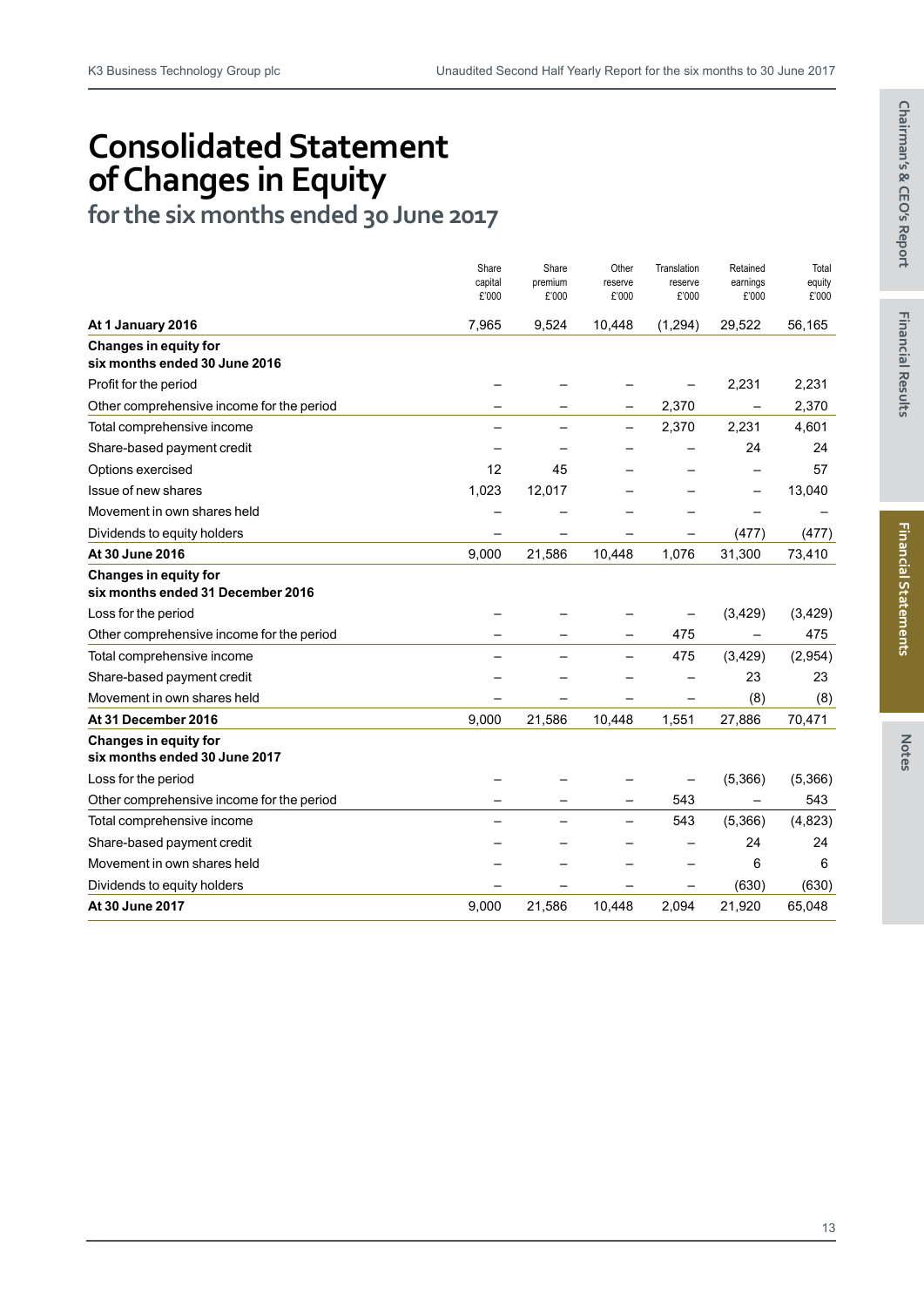## **Notes to the Unaudited Second Half Yearly Report**

#### **1 Basis of preparation**

As announced in May 2017, the Company has changed of its accounting reference date and financial year-end from 30 June to 30 November.

The consolidated interim financial information has been prepared in accordance with the accounting policies that are expected to be adopted in the Group's full financial statements for the 17 month period ending 30 November 2017 which are not expected to be significantly different to those set out in Note 1 of the Group's audited financial statements for the year ended 30 June 2016. These are based on the recognition and measurement principles of IFRS in issue as adopted by the European Union (EU) and are effective at 30 November 2017 or are expected to be adopted and effective at 30 November 2017. The financial information has not been prepared (and is not required to be prepared) in accordance with IAS 34. The accounting policies have been applied consistently throughout the Group for the purposes of preparation of this financial information.

The financial information in this statement relating to the six months ended 30 June 2017, the 12 months ended 30 June 2017 and the six months ended 30 June 2016 has neither been audited nor reviewed pursuant to guidance issued by the Auditing Practices Board. The financial information for the year ended 30 June 2016 does not constitute the full statutory accounts for that period. The Annual Report and Financial Statements for the year ended 30 June 2016 have been filed with the Registrar of Companies. The Independent Auditors' Report on the Annual Report and Financial Statement for the year ended 30 June 2016 was unqualified, did not draw attention to any matters by way of emphasis, and did not contain a statement under 498(2) or 498(3) of the Companies Act 2006.

As mentioned previously, the Group will be adopting IFRS 15, 'Revenue from contracts with customers' which replaces IAS 18 'Revenue' and IAS 11 'Construction contracts' and related interpretations, with effect from 1 December 2017. The standard establishes principles for reporting useful information to users of financial statements about the nature, amount, timing and uncertainty of revenue and cash flows arising from an entity's contracts with customers. Revenue is recognised when a customer obtains control of a good or service and thus has the ability to direct the use and obtain the benefits from the good or service. The Group is currently undertaking a review of the full impact of IFRS 15 and consider that there may be a significant impact on the revenue recognition policies currently adopted by the Group. Detailed quantitative analysis of the impact of adopting this new standard will be provided in the financial statements for the period ending 30 November 2017.

#### *Going concern*

The consolidated interim financial information has been prepared on a going concern basis.

The Directors have prepared cash flow forecasts for the Group, including sensitivity analysis on key assumptions. These forecasts show that the Group expects to meet its liabilities from cash resources, taking into account all risks and uncertainties. At the period end the Group had cash and cash equivalents of £2.8m.

In July 2017, the Company raised a net £7.76m from a placing and open offer of 5,790,322 shares. In addition, Mr PJ Claesson, a Director of the Company, exercised 700,000 warrants raising £0.66m and converted a loan of £0.64m into 457,142 shares.

As a result, the Directors have a reasonable expectation that the Group has adequate resources to continue in operational existence for the foreseeable future. For this reason, the Directors consider that the adoption of the going concern basis is appropriate.

#### **2 Profit from operations**

During the 12 month period to 30 June 2017, reorganisation costs have been incurred relating to the reorganisation programme to create more unified, streamlined operations and reduced cost base. This was at a cost of £5.4m (2016: £1.0m) including a £2m non cash write off of capitalised development costs.

During the six-month period to 30 June 2017, contingent consideration not required to be paid of £0.4m was released and is included as exceptional income (six months 30 June 2016 and year ended 30 June 2016: £nil).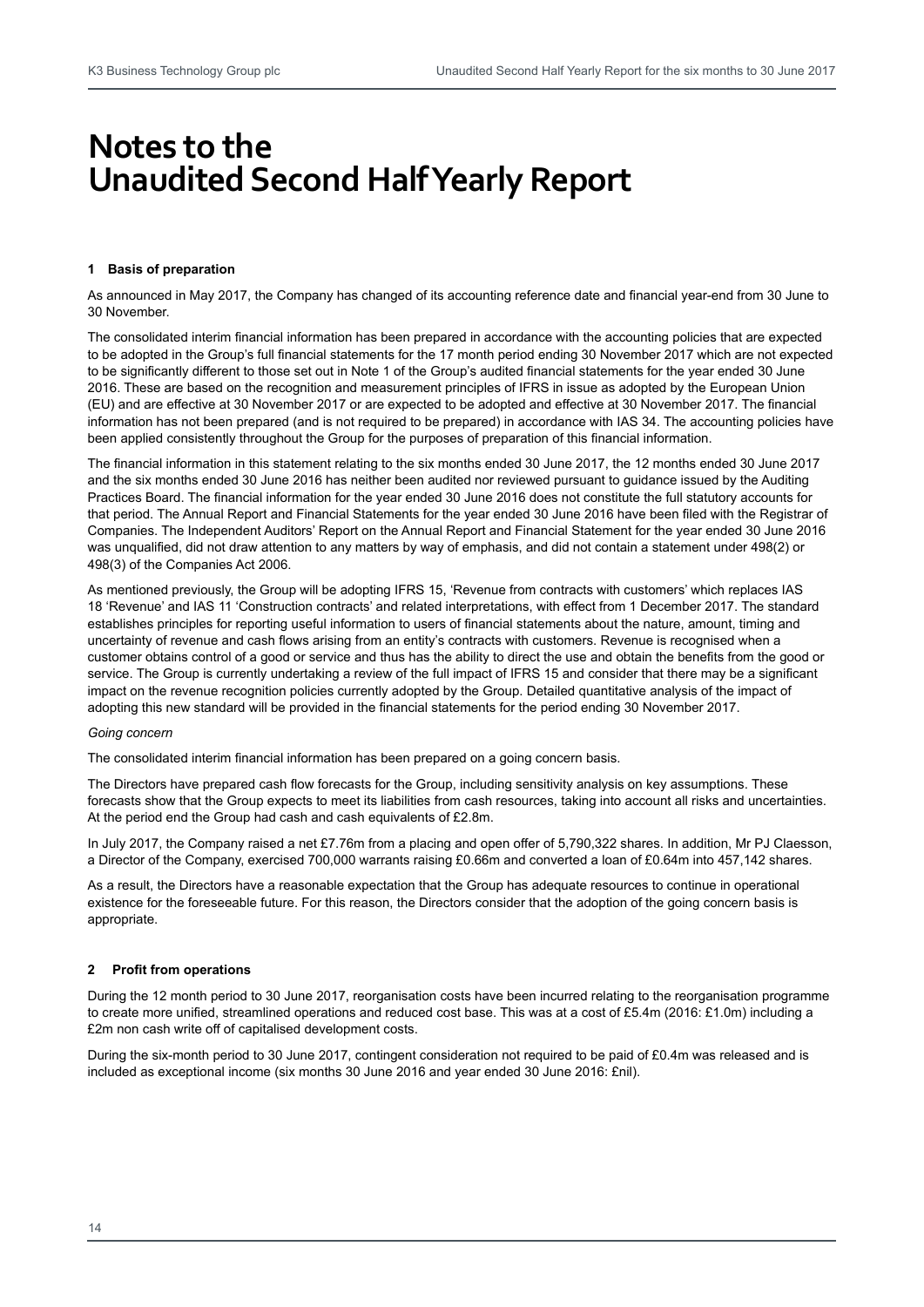#### **3 Tax expense**

|                                                   | Unaudited<br>Six months<br>to 30 June 2017 | Unaudited<br>Six months to<br>30 June 2016 | Unaudited<br>Year to<br>30 June 2017 | Audited<br>Year to<br>30 June 2016 |
|---------------------------------------------------|--------------------------------------------|--------------------------------------------|--------------------------------------|------------------------------------|
|                                                   | £'000                                      | £'000                                      | £'000                                | £'000                              |
| Current tax expense/(income)                      |                                            |                                            |                                      |                                    |
| UK corporation tax and income tax of overseas     |                                            |                                            |                                      |                                    |
| operations on profits for the period              | 426                                        | 299                                        | (181)                                | 866                                |
| Adjustment in respect of prior periods            | (125)                                      |                                            | (125)                                | (25)                               |
| Total current tax expense                         | 301                                        | 299                                        | (306)                                | 841                                |
| Deferred tax (income)/charge                      |                                            |                                            |                                      |                                    |
| Origination and reversal of temporary differences | (1, 126)                                   | (280)                                      | (1, 332)                             | (94)                               |
| Effect of change in rate of deferred tax          | (129)                                      |                                            | (129)                                | (322)                              |
| Total deferred tax income                         | (1,255)                                    | (280)                                      | (1, 461)                             | (416)                              |
| Total tax expense                                 | (954)                                      | 19                                         | (1,767)                              | 425                                |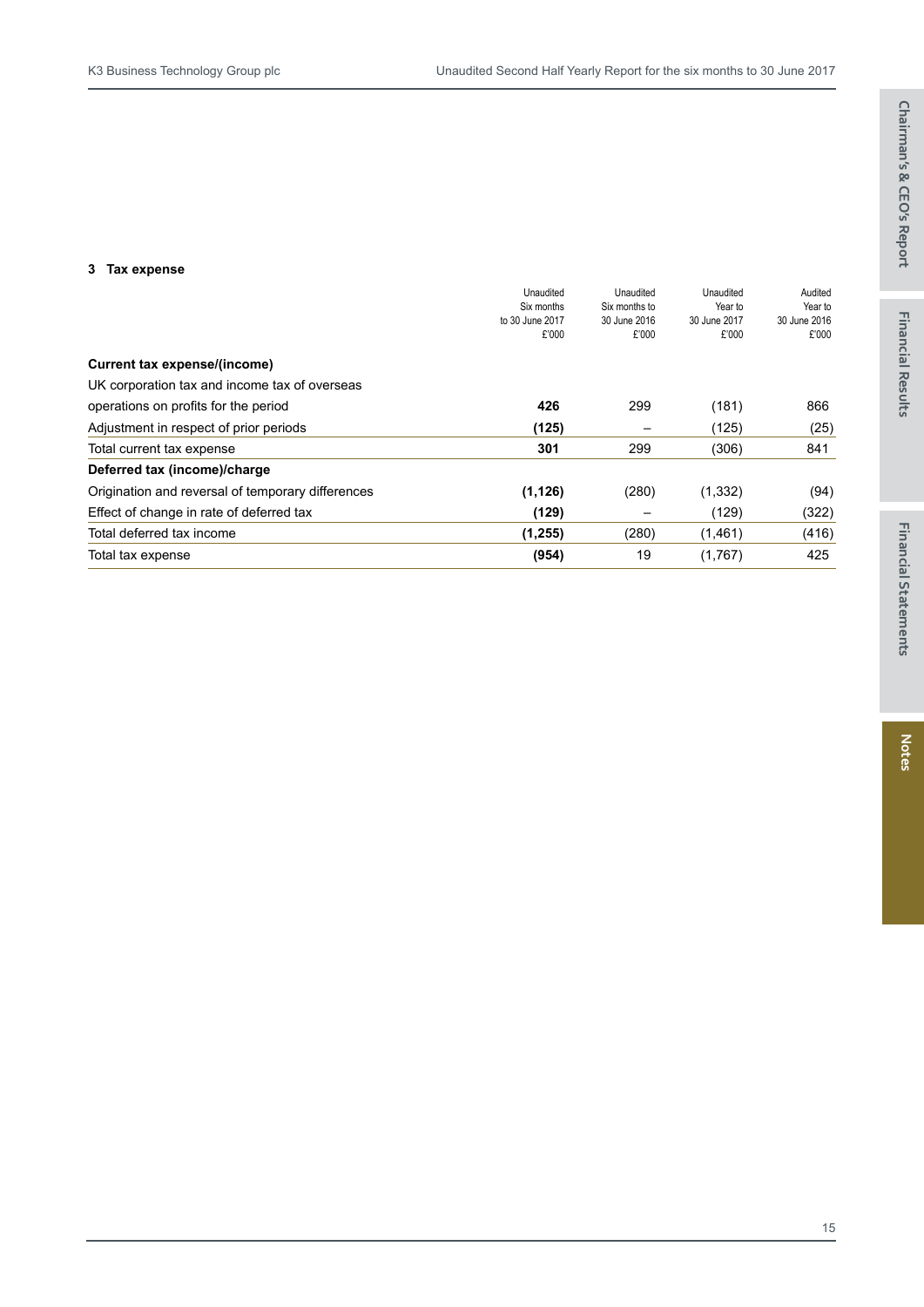# **Notes to the Unaudited Second Half Yearly Report continued**

#### **4 (Loss)/earnings per share**

The calculations of (loss)/earnings per share are based on the (loss)/profit for the financial period and the following numbers of shares:

|                                                | Unaudited<br>Six months to<br>30 June 2017<br>Number<br>of shares | Unaudited<br>Six months to<br>30 June 2016<br><b>Number</b><br>of shares | Unaudited<br>Year to<br>30 June 2017<br><b>Number</b><br>of shares | Audited<br>Year to<br>30 June 2016<br>Number<br>of shares |
|------------------------------------------------|-------------------------------------------------------------------|--------------------------------------------------------------------------|--------------------------------------------------------------------|-----------------------------------------------------------|
| Weighted average number of shares:             |                                                                   |                                                                          |                                                                    |                                                           |
| For basic earnings per share                   | 35,905,881                                                        | 33.211.866                                                               | 35,905,881                                                         | 32.439.624                                                |
| Effects of employee share options and warrants | 361.371                                                           | 500.188                                                                  | 424.148                                                            | 798.049                                                   |
| For diluted earnings per share                 | 36,267,252                                                        | 33.712.054                                                               | 36,330,029                                                         | 33,237,673                                                |

Adjusted earnings per share calculations have been computed because the directors consider that they are useful to shareholders and investors. These are based on the following profits and the above number of shares:

|                                               | Unaudited<br>Six months to 30 June 2017 |        |        |                  | Unaudited<br>Six months to 30 June 2016 |                              |         |        |
|-----------------------------------------------|-----------------------------------------|--------|--------|------------------|-----------------------------------------|------------------------------|---------|--------|
|                                               |                                         |        |        |                  |                                         |                              |         |        |
|                                               | Earnings Per share Per share            |        |        |                  |                                         | Earnings Per share Per share |         |        |
|                                               |                                         |        |        | amount           | amount                                  |                              | amount  | amount |
|                                               |                                         |        |        | diluted<br>basic |                                         | basic                        | diluted |        |
|                                               | £'000                                   | р      | р      | £'000            | p                                       | р                            |         |        |
| (Loss)/earnings per share (eps)               | (5,366)                                 | (14.9) | (14.8) | 2,231            | 6.7                                     | 6.6                          |         |        |
| Amortisation of intangibles (net of tax)      | 1,169                                   | 3.3    | 3.2    | 915              | 2.8                                     | 2.7                          |         |        |
| Acquisition costs (net of tax)                | 9                                       |        |        | 492              | 1.5                                     | 1.5                          |         |        |
| Exceptional reorganisation costs (net of tax) | 2.122                                   | 5.9    | 5.9    | 161              | 0.5                                     | 0.5                          |         |        |
| Exceptional income (net of tax)               | (406)                                   | (1.1)  | (1.1)  |                  |                                         |                              |         |        |
| Adjusted eps                                  | (2, 472)                                | (6.8)  | (6.8)  | 3,799            | 11.5                                    | 11.3                         |         |        |

|                                               |                              | Unaudited |         |                              | Audited              |         |  |
|-----------------------------------------------|------------------------------|-----------|---------|------------------------------|----------------------|---------|--|
|                                               | Year to 30 June 2017         |           |         |                              | Year to 30 June 2016 |         |  |
|                                               | Earnings Per share Per share |           |         | Earnings Per share Per share |                      |         |  |
|                                               |                              | amount    | amount  |                              | amount               | amount  |  |
|                                               |                              | basic     | diluted |                              | basic                | diluted |  |
|                                               | £'000                        | р         | р       | £'000                        | р                    | р       |  |
| (Loss)/earnings per share (eps)               | (8,795)                      | (24.5)    | (24.2)  | 4,103                        | 12.6                 | 12.3    |  |
| Amortisation of intangibles (net of tax)      | 2.230                        | 6.2       | 6.1     | 2.190                        | 6.8                  | 6.6     |  |
| Acquisition costs (net of tax)                | 51                           | 0.1       | 0.1     | 492                          | 1.5                  | 1.5     |  |
| Exceptional reorganisation costs (net of tax) | 4.290                        | 11.9      | 11.8    | 837                          | 2.6                  | 2.5     |  |
| Exceptional income (net of tax)               | (406)                        | (1.1      | (1.1)   |                              |                      |         |  |
| Adjusted eps                                  | (2,630)                      | (7.4)     | (7.3)   | 7.622                        | 23.5                 | 22.9    |  |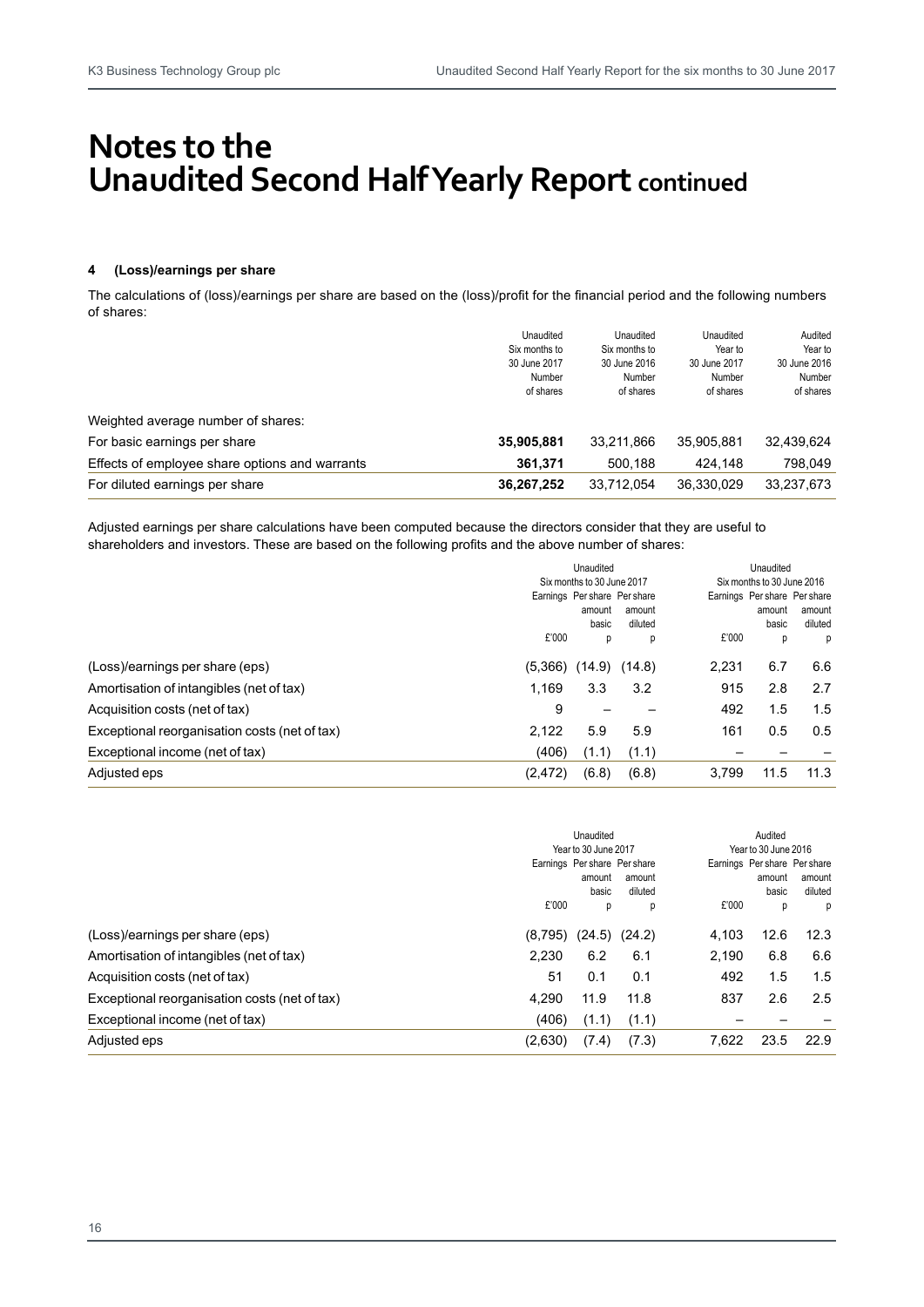#### **5 Loans and borrowings**

|                            | Unaudited<br>As at    | Audited<br>As at      |
|----------------------------|-----------------------|-----------------------|
|                            | 30 June 2017<br>£'000 | 30 June 2016<br>£'000 |
| Non-current                |                       |                       |
| Bank loans (secured)       | 17,687                | 8,234                 |
| Finance lease creditors    | 74                    | 38                    |
|                            | 17,761                | 8,272                 |
| <b>Current</b>             |                       |                       |
| Bank loans (secured)       |                       | 2,718                 |
| Finance lease creditors    | 57                    | 18                    |
| Loans from related parties | 640                   | 640                   |
|                            | 697                   | 3,376                 |

| Total borrowings | 18,458 | 11,648 |
|------------------|--------|--------|

#### **6 Trade and other payables**

|                                                                | Unaudited    | Audited      |
|----------------------------------------------------------------|--------------|--------------|
|                                                                | As at        | As at        |
|                                                                | 30 June 2017 | 30 June 2016 |
|                                                                | £'000        | £'000        |
| Trade payables                                                 | 6,749        | 8,192        |
| Other payables                                                 | 430          | 713          |
| Accruals                                                       | 9,060        | 9,548        |
| Total financial liabilities, excluding loans and borrowings,   |              |              |
| classified as financial liabilities measured at amortised cost | 16,239       | 18,453       |
| Contingent consideration                                       |              | 912          |
| Deferred consideration                                         |              | 25           |
| Other tax and social security taxes                            | 3,628        | 4,266        |
| Deferred revenue                                               | 9,748        | 9,168        |
|                                                                | 29,615       | 32,824       |
|                                                                |              |              |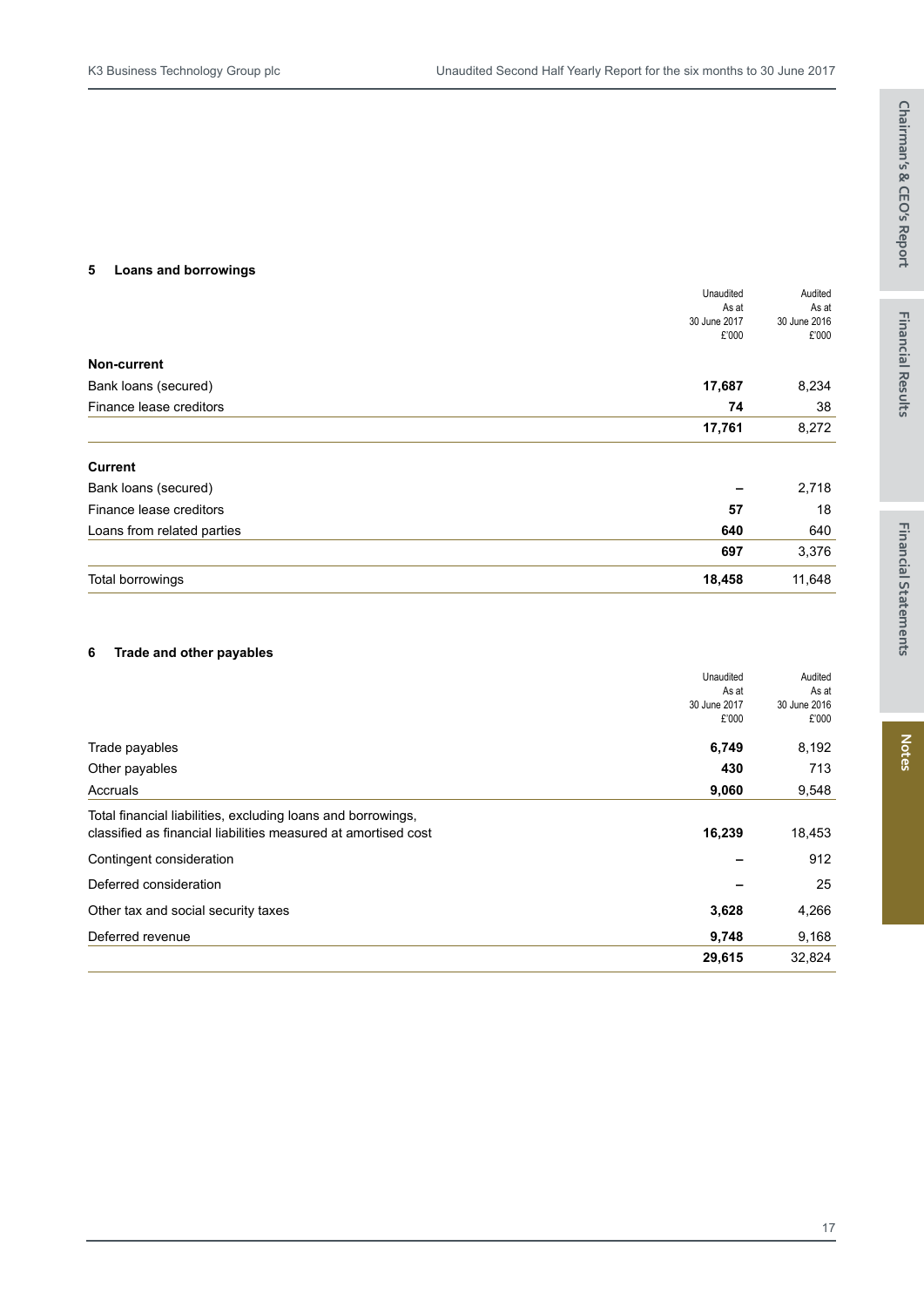# **Notes to the Unaudited Second Half Yearly Report continued**

#### **7 Notes to the cash flow statement**

Cash generated from operations is stated after exceptional reorganisation costs and acquisition costs. The adjusted cash generated from operations has been computed because the directors consider it more useful to shareholders and investors in assessing the underlying operating cash flow of the Group. The adjusted cash generated from operations is calculated as follows:

|                                          | Unaudited        | Unaudited        | Unaudited    | Audited      |
|------------------------------------------|------------------|------------------|--------------|--------------|
|                                          | Six months ended | Six months ended | Year ended   | Year ended   |
|                                          | 30 June 2017     | 30 June 2016     | 30 June 2017 | 30 June 2016 |
|                                          | £'000            | £'000            | £'000        | £'000        |
| Cash generated from operating activities | 517              | 529              | 1.726        | 5,502        |
| Add:                                     |                  |                  |              |              |
| Exceptional reorganisation costs         | 620              | 199              | 3.363        | 1,046        |
| <b>Acquisition costs</b>                 | 9                | 300              | 51           | 300          |
| Adjusted cash generated from operations  | 1.146            | 1.028            | 5.140        | 6,848        |

Acquisition of subsidiaries and other business units, net of cash acquired comprises:

|                                                         | Unaudited        | Unaudited        | Unaudited    | Audited      |
|---------------------------------------------------------|------------------|------------------|--------------|--------------|
|                                                         | Six months ended | Six months ended | Year ended   | Year ended   |
|                                                         | 30 June 2017     | 30 June 2016     | 30 June 2017 | 30 June 2016 |
|                                                         | £'000            | £'000            | £'000        | £'000        |
| Initial consideration                                   |                  | (6,802)          | (1,506)      | (6,802)      |
| Cash balances acquired                                  |                  | 345              | 324          | 345          |
| Contingent consideration (paid into)/repaid from escrow | 232              | (863)            | 232          | (863)        |
| Contingent and deferred consideration paid              |                  | (56)             | (25)         | (81)         |
|                                                         | 232              | (7,376)          | (975)        | (7, 401)     |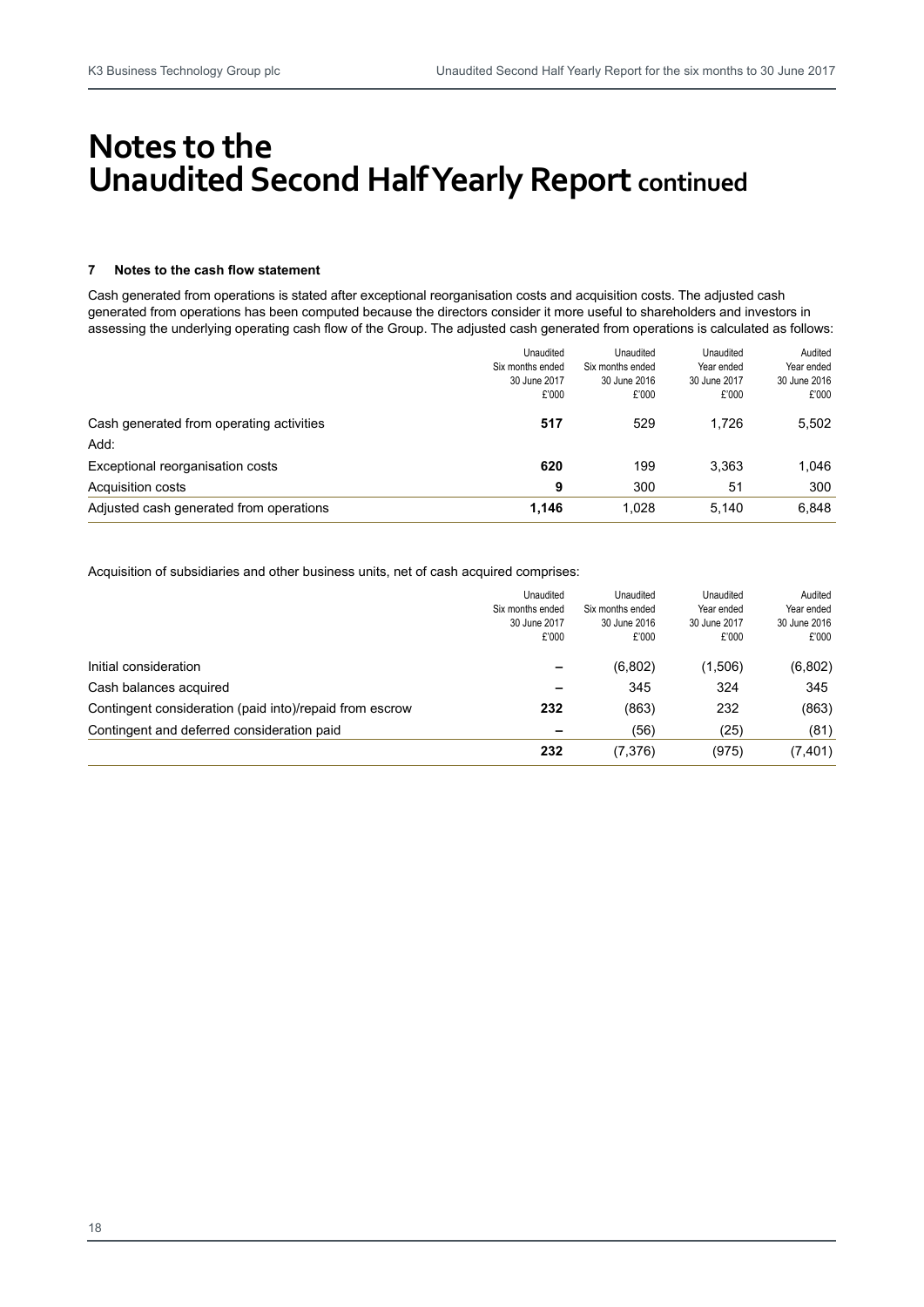#### **8 Events after the reporting date**

In July 2017, the Company raised a net £7.76m from a placing and open offer of 5,790,322 shares. In addition, Mr PJ Claesson, a Director of the Company, exercised 700,000 warrants raising £0.66m and converted a loan of £0.64m into 457,142 shares. The Company now has issued 42,946,665 Ordinary shares.

#### **9 Notes to the Financial Results**

- \*1 Group adjusted loss from operations for the 12 months to 30 June 2017 is calculated before amortisation of acquired intangibles of £2.93m (2016: £2.73m), exceptional reorganisation costs of £5.36m (2016: £1.05m), acquisition costs of £0.05m (2016: £0.49m) and exceptional income of £0.41m (2016: nil).
- \*2 Group adjusted profit from operations for the 6 months to 30 June 2017 is calculated before amortisation of acquired intangibles of £1.44m (2016: £1.14m), exceptional reorganisation costs of £2.62m (2016: £0.20m), acquisition costs of £0.01m (2016: £0.49m) and exceptional income of £0.41m (2016: nil).
- \*3 Group adjusted loss before tax is calculated before amortisation of acquired intangibles of £2.93m (2016: £2.73m), exceptional reorganisation costs of £5.36m (2016: £1.05m), acquisition costs of £0.05m (2016: £0.49m) and exceptional income of £0.41m (2016: nil).
- \*4 Group adjusted loss per share is calculated before amortisation of acquired intangibles (net of tax) of £2.23m (2016: £2.19m), exceptional reorganisation costs (net of tax) of £4.29m (2016: £0.84m), acquisition costs (net of tax) of £0.05m (2016: £0.49m) and exceptional income (net of tax) of £0.41m (2016: nil).
- \*5 Head office costs are calculated before exceptional reorganisation costs of £1.19m (2016: £0.11m), and acquisition costs of £0.05m (2016: £0.20m).

**10** The above information is being sent to shareholders and is available from the Company's website, www.k3btg.com, and from its registered office: Baltimore House, 50 Kansas Avenue, Manchester M50 2GL.